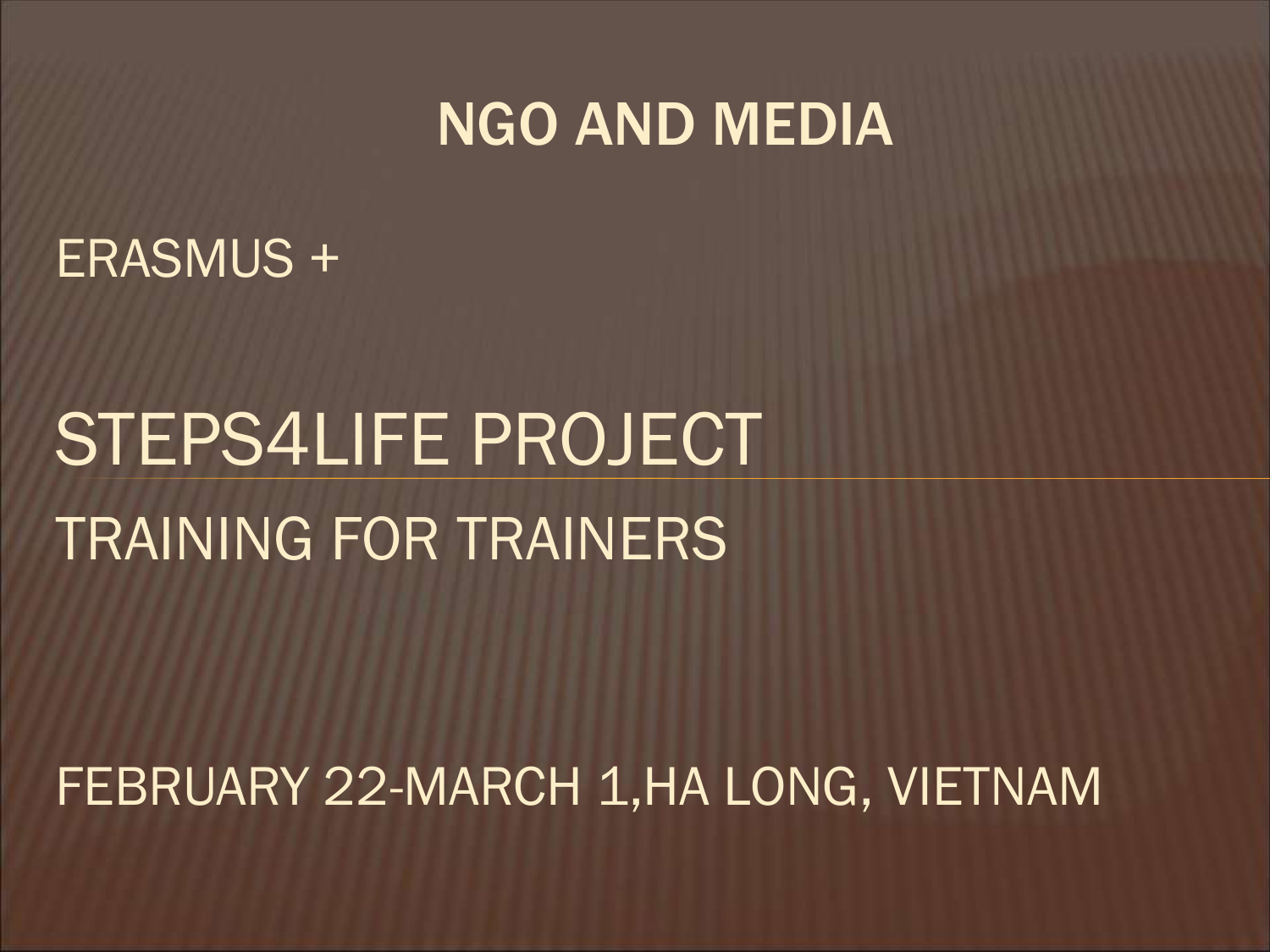#### THE IMPORTANCE OF MEDIA TO THE WORK OF NGO'S

Mass media are channels used to communicate information to large groups of people.

By regularly conveying information to important audiences, the media plays a large role in shaping public debate.

The media are among the most important allies to the NGO community.

Establishing good relationships with journalists is an integral part of any effective media outreach campaign.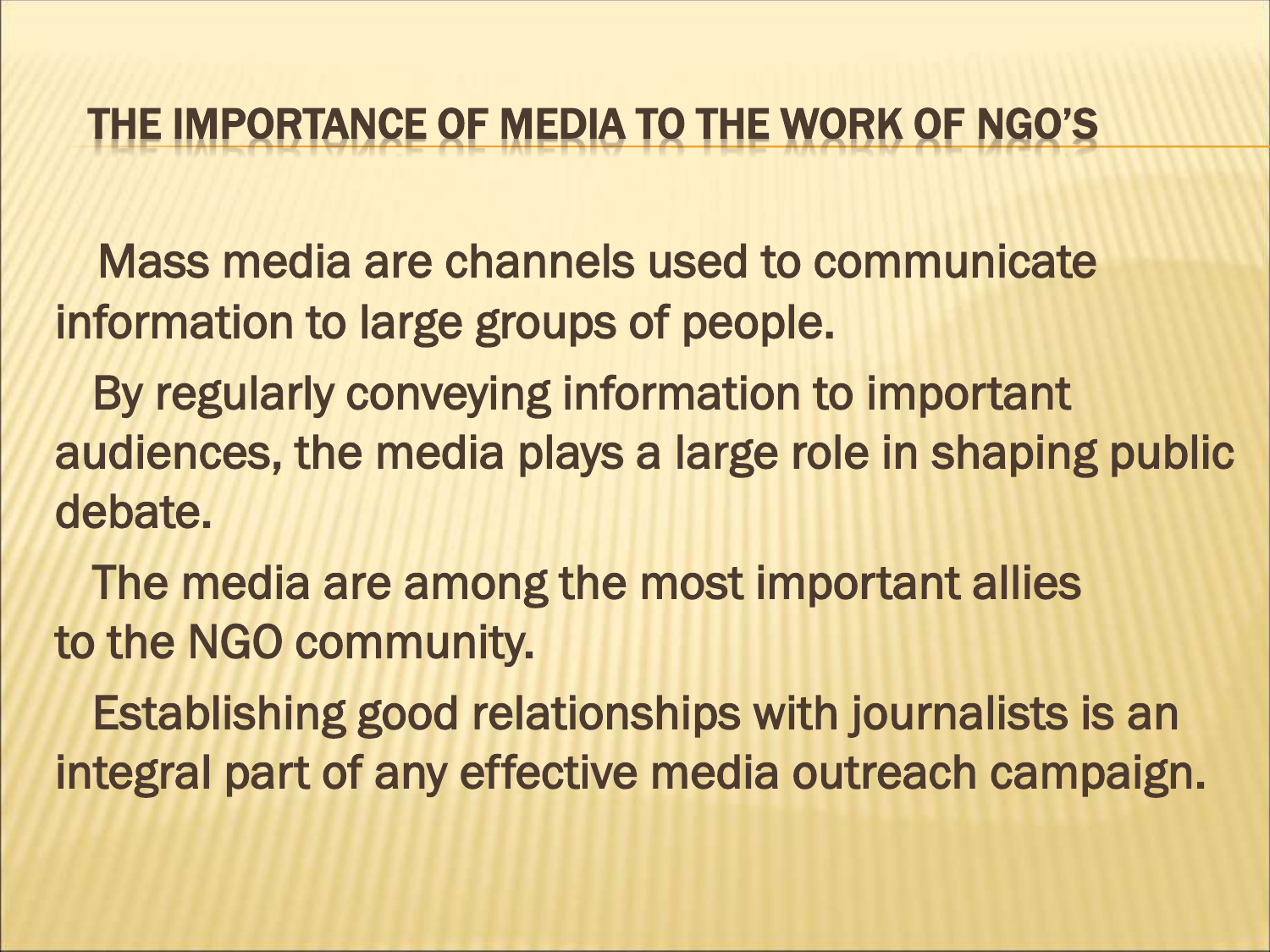### WRITING ARTICLES IN MEDIA COULD:

Create an environment of political pressure Convey general information, serving as a public education tool Counter popular misconceptions Comment on an issue, providing an alternative viewpoint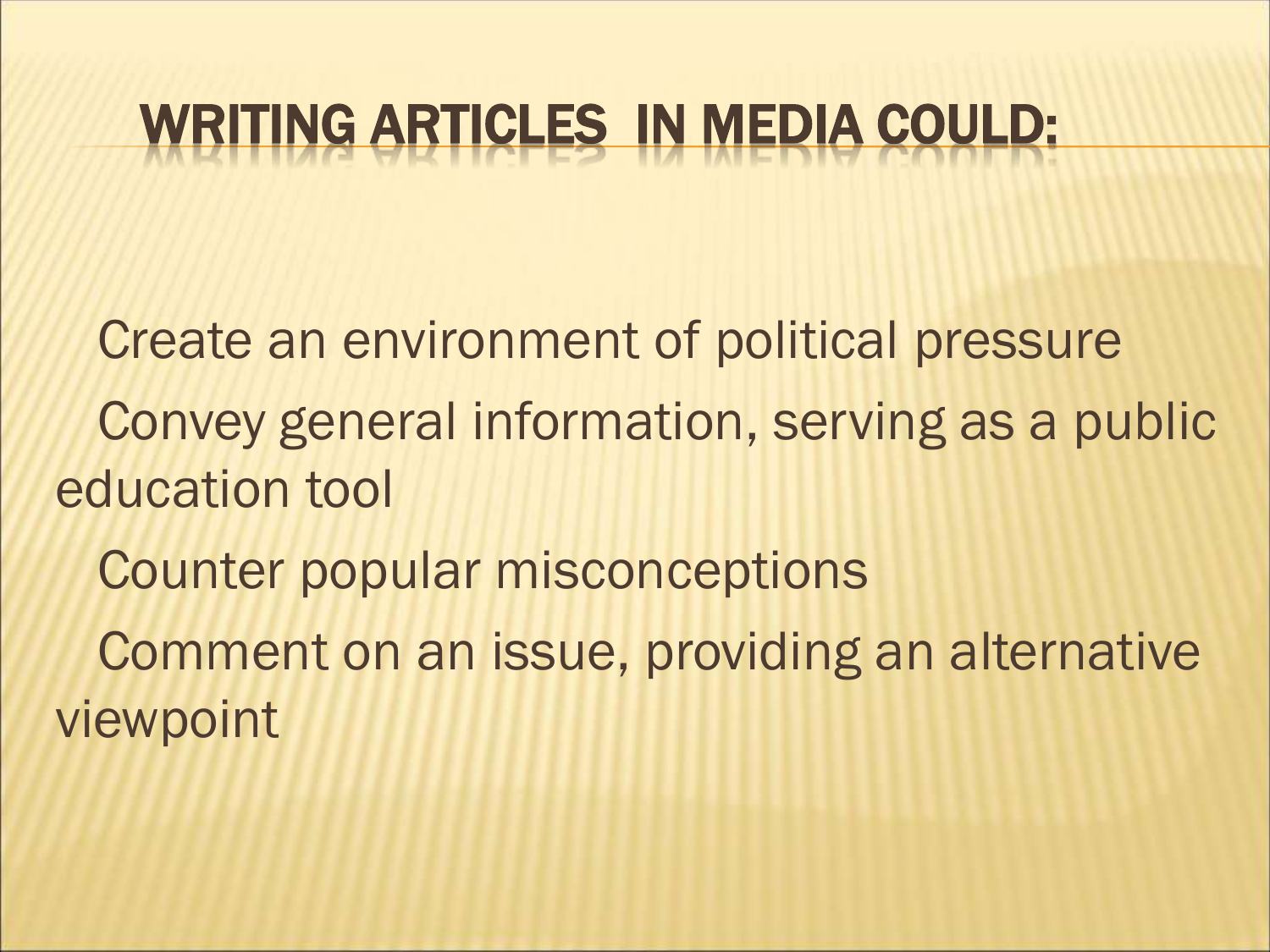A good first step is to make a list of the newspaper, radio and/or television media outlets with which you would like to establish a relationship.

These are your target media contacts. Research what kind of stories your target media contacts cover.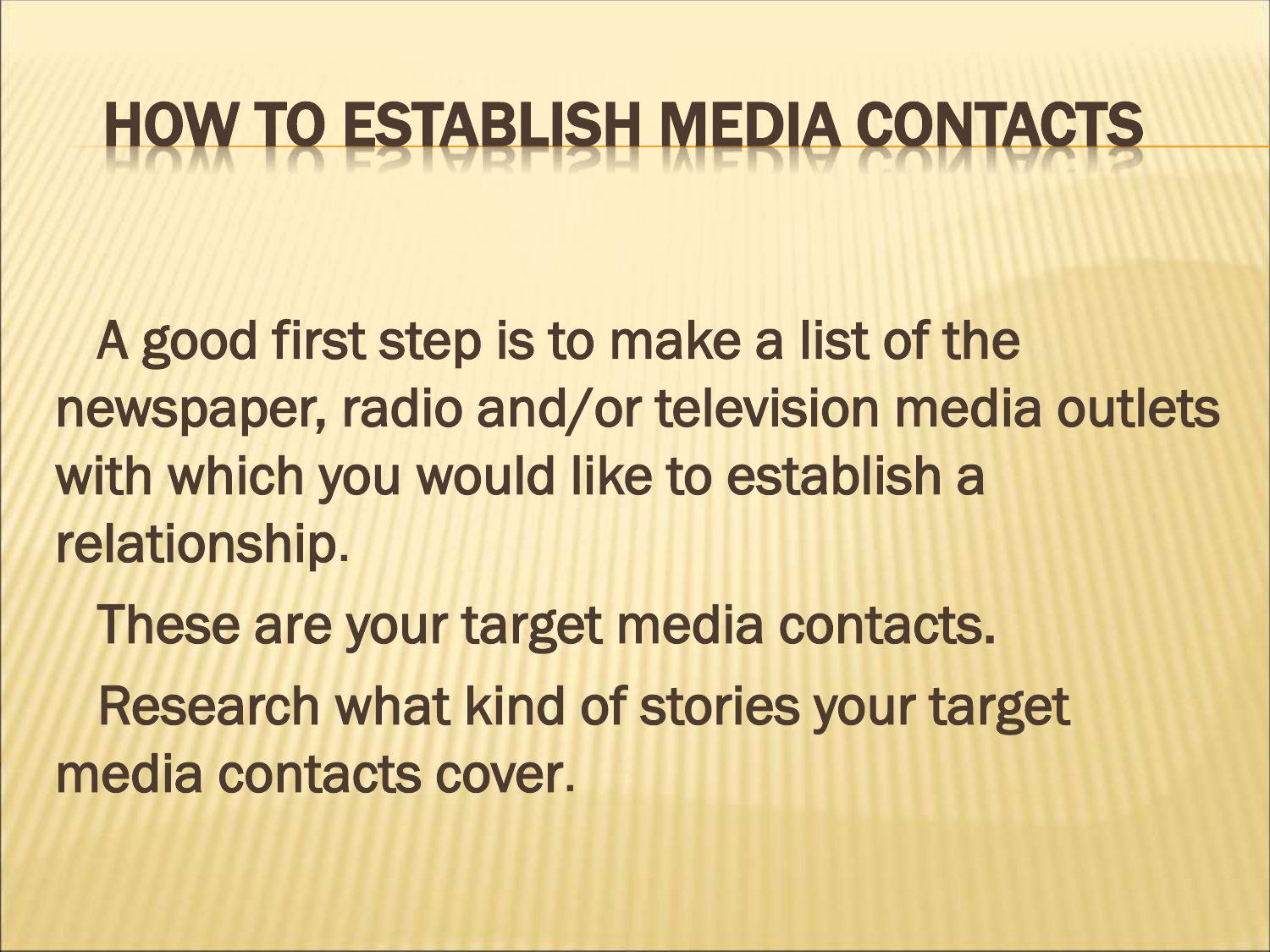Pay close attention and try to identify one or two journalists who regularly write stories relevant to the subject matter of your media outreach campaign.

Once you've done this basic homework, call your target media contacts. Be prepared to introduce yourself and your organization, and to position yourself as a resource to that journalist.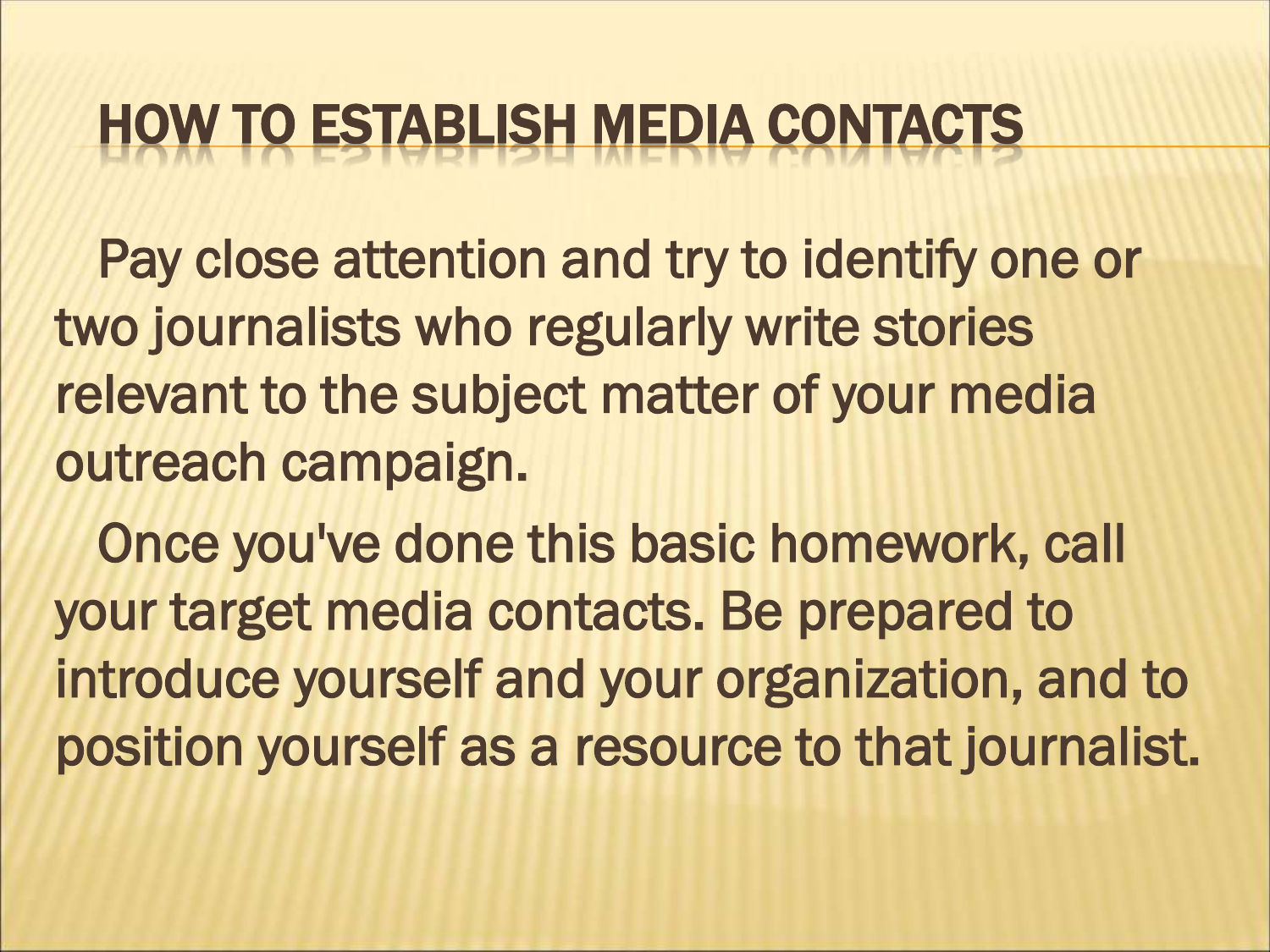Direct journalists to web sites and other resources that provide background information relevant to your issue.

Keep a comprehensive database of journalist contacts once you've established them.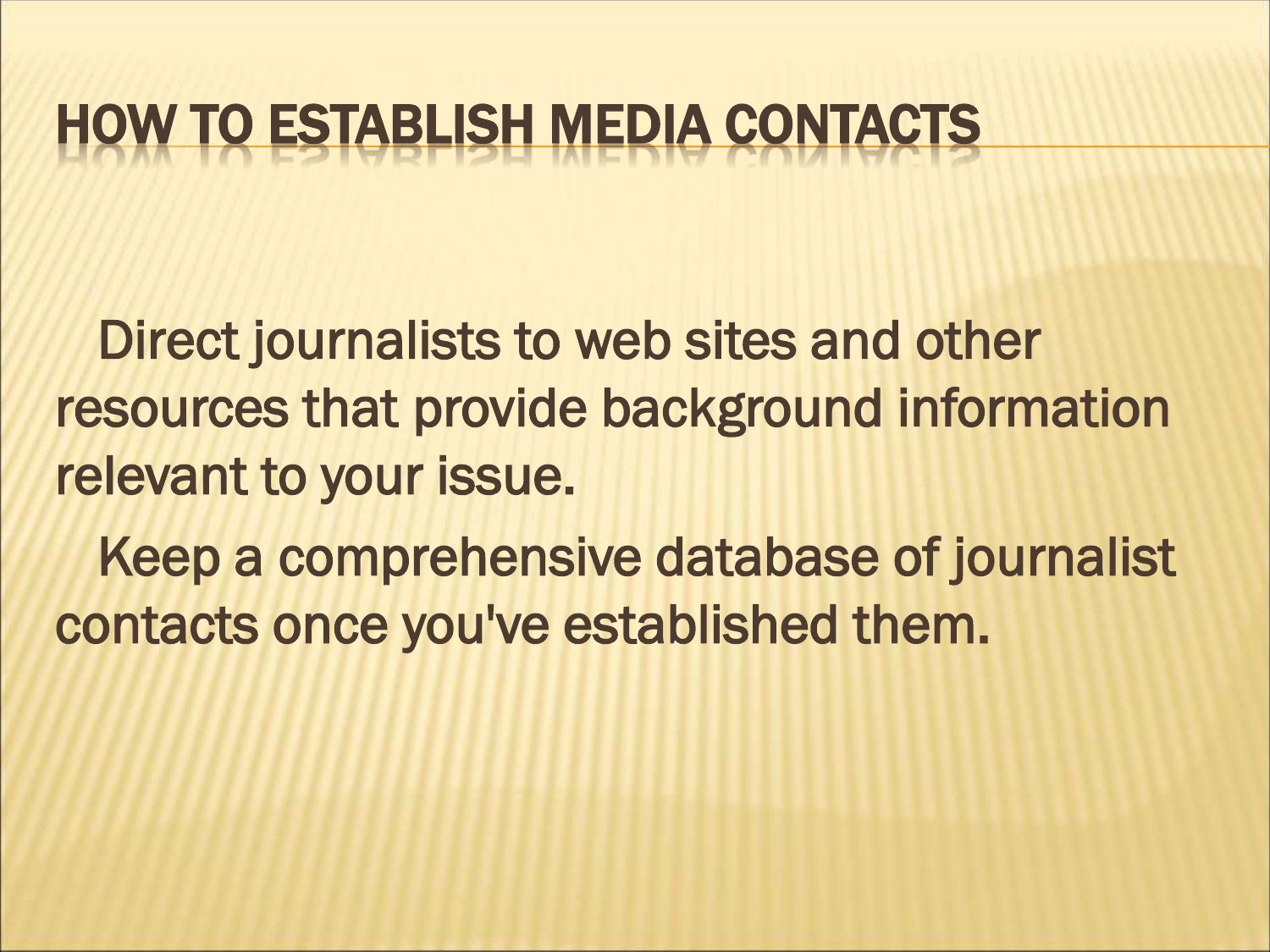To avoid frustrating your journalist contacts, contact them only in regards to your most urgent communications.

Respect journalists' deadlines.

Understand the responsibilities of journalism. Ethics, credibility and impartiality are the three keys to responsible journalism.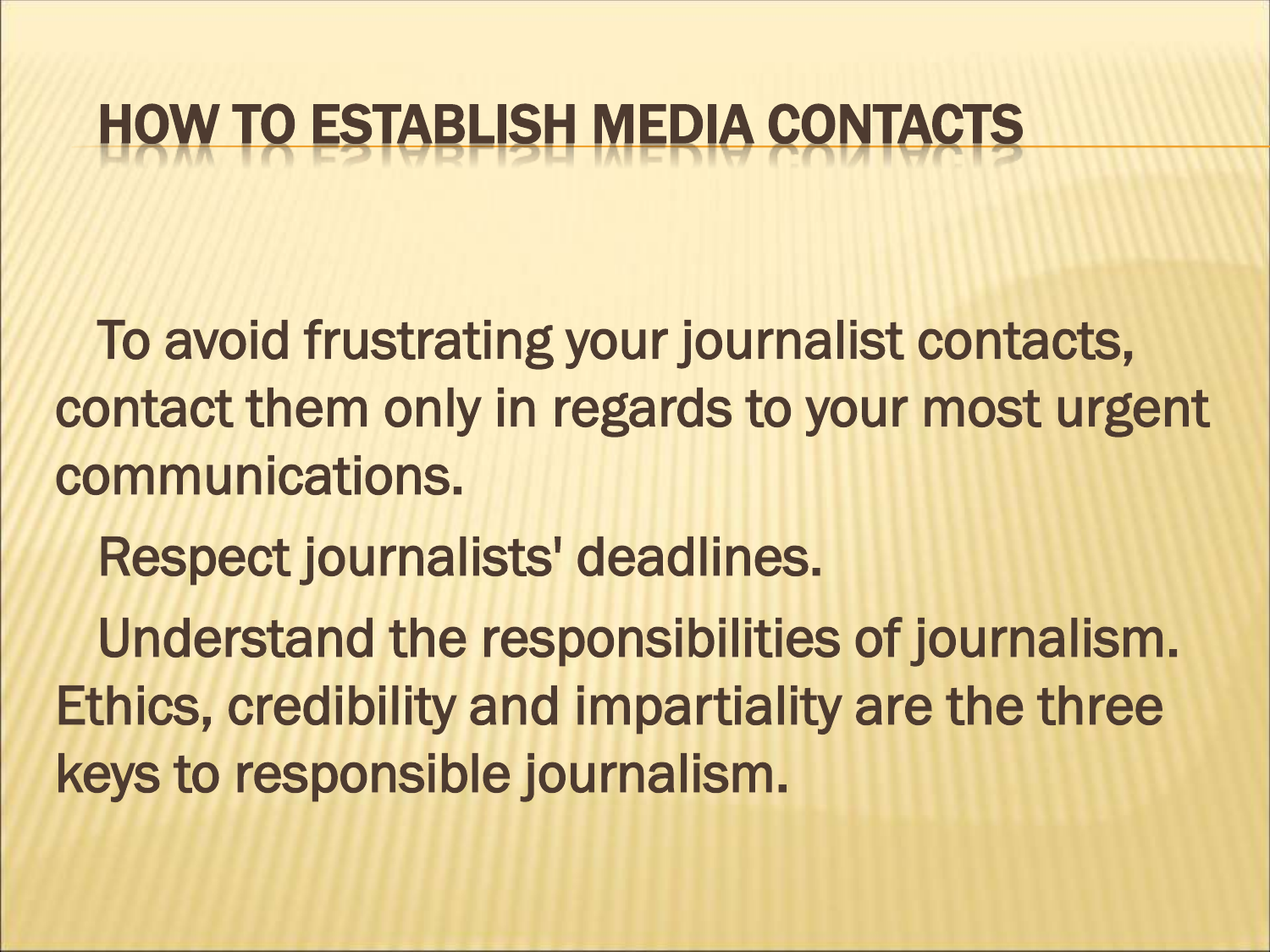#### CHECKLIST FOR ESTABLISHING GOOD MEDIA CONTACTS

Identify your audience. Are you targeting the general public? Policy makers? A local audience? A national audience? An issue-friendly audience? An issue-hostile audience?

Research media outlets that cater to your audience.

Research who the appropriate journalist contact(s) will be.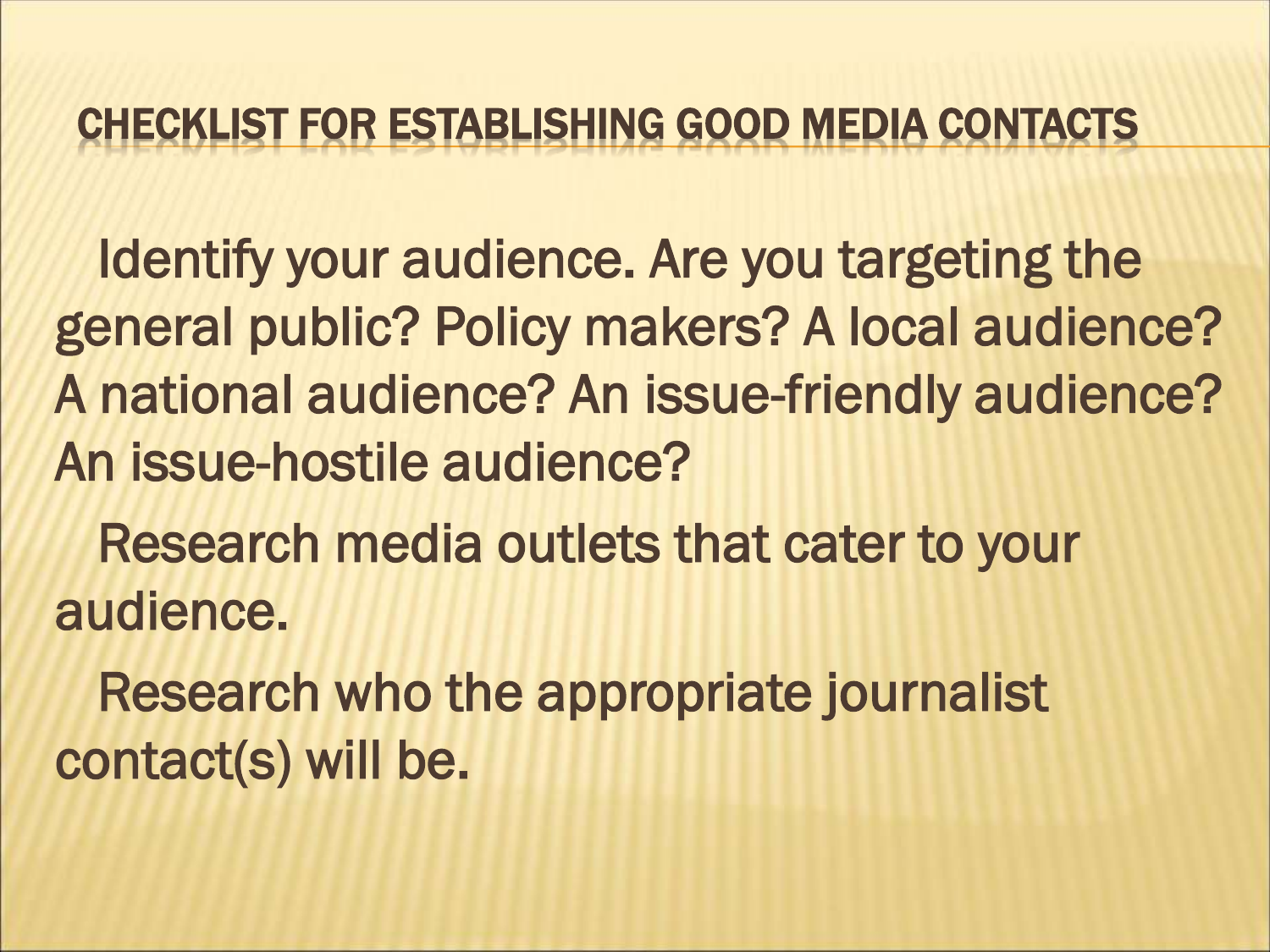### CHECKLIST FOR ESTABLISHING GOOD MEDIA CONTACTS

Contact the media outlet.

- Be polite.
- Explain the purpose of your call.

Lay the foundations for future contact with the journalist.

Follow up. If the journalist has given you his/her email address, fax number or mailing address, send him/her a quick note of thanks.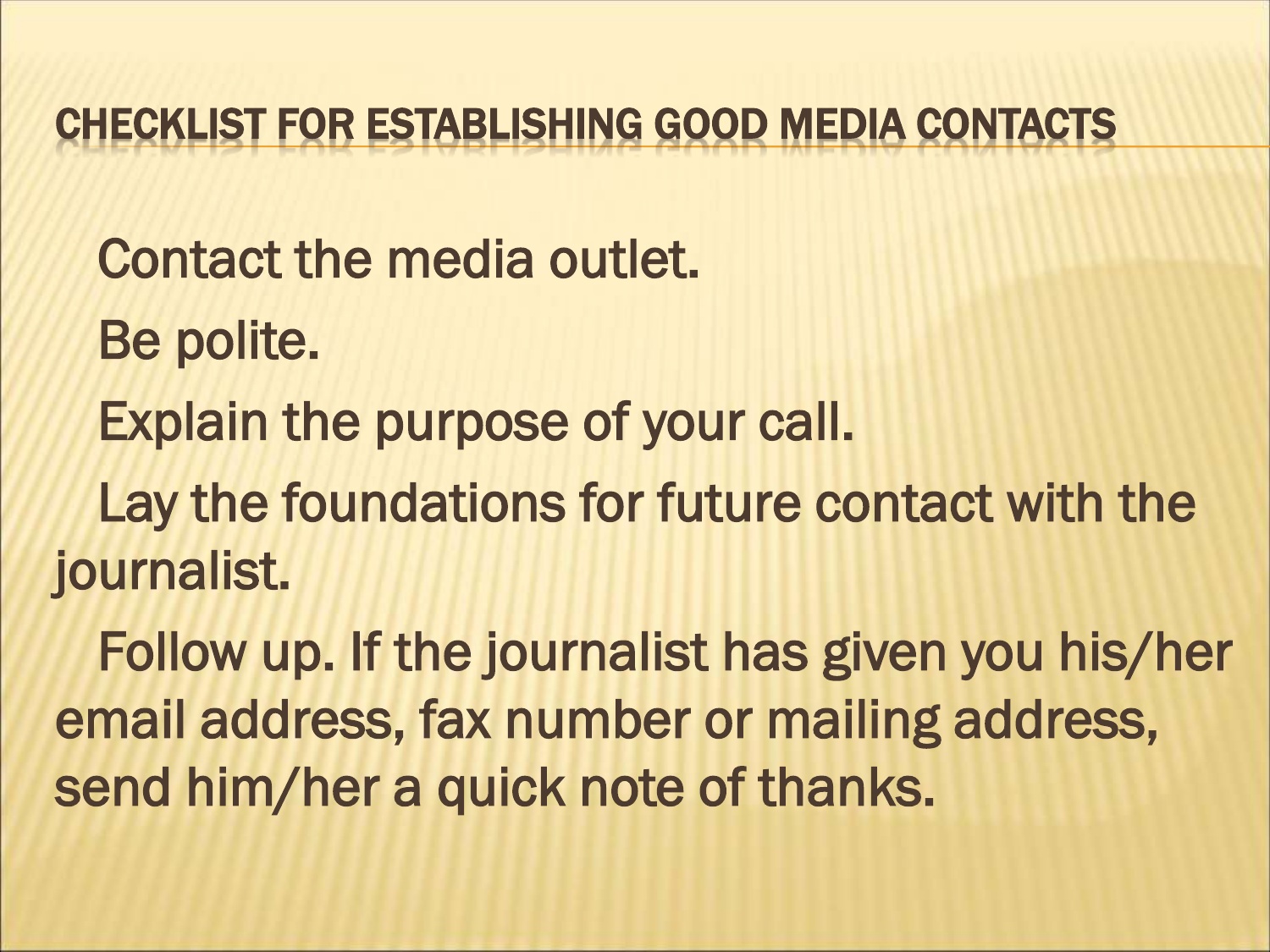A. Identify Your Media Outreach Strategy & **Goals** 

Are your core messages proactive: introducing a subject or story idea to the news media for the first time; or whether your core messages are reactive: responding to previous news coverage.

Examples of proactive media outreach include: a call for governments to take action: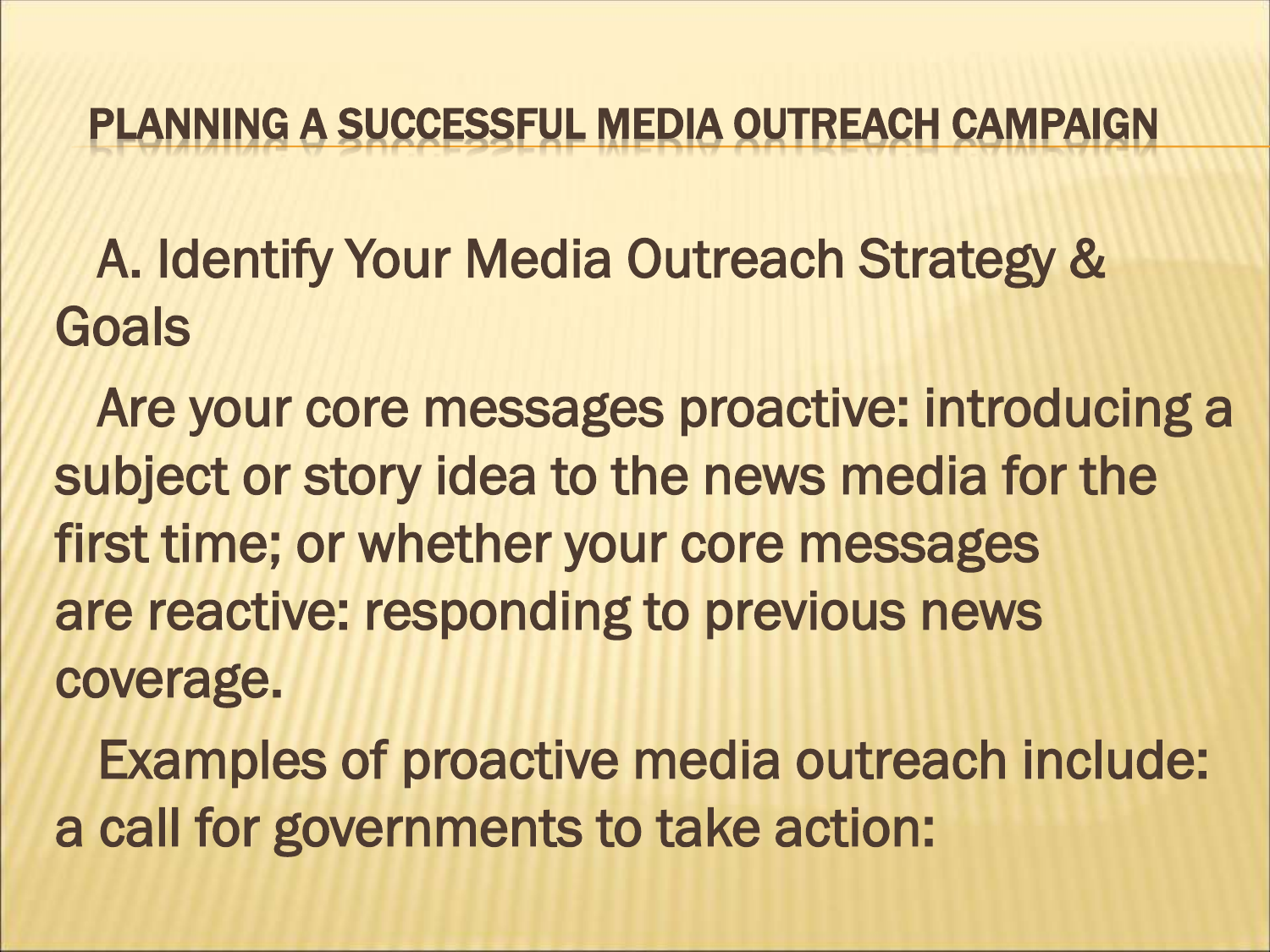A. Identify Your Media Outreach Strategy & **Goals** 

Examples of reactive media outreach include: A letter to the editor of a newspaper highlighting a popular misconception or factual error cited in earlier reporting by that newspaper.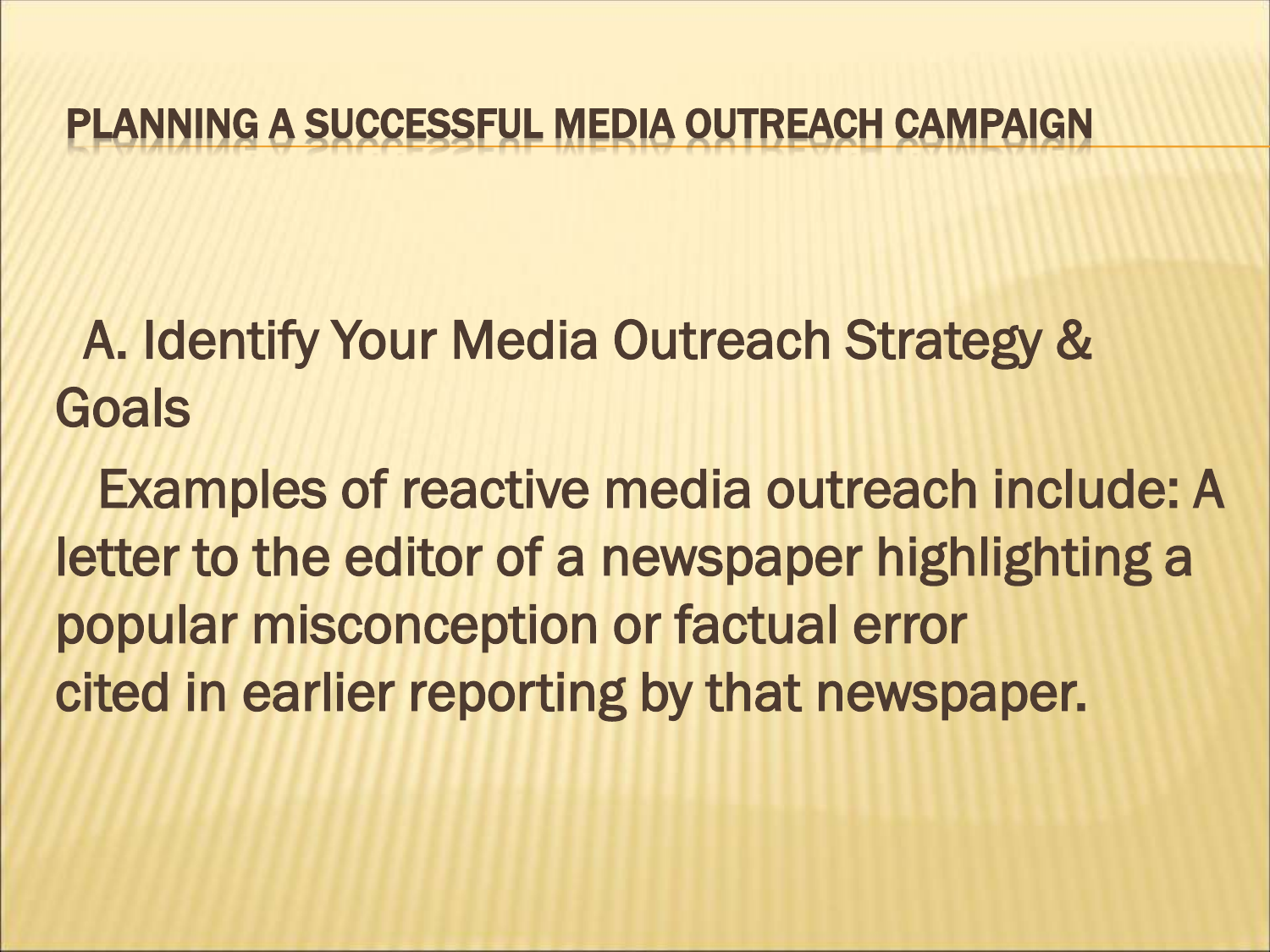### B. Creating a Core Message

When planning a media strategy, it is important to develop a clear and specific message. The message should be developed to include: The situation the campaign is addressing The solution the group proposes The action that the public can take to help solve the problem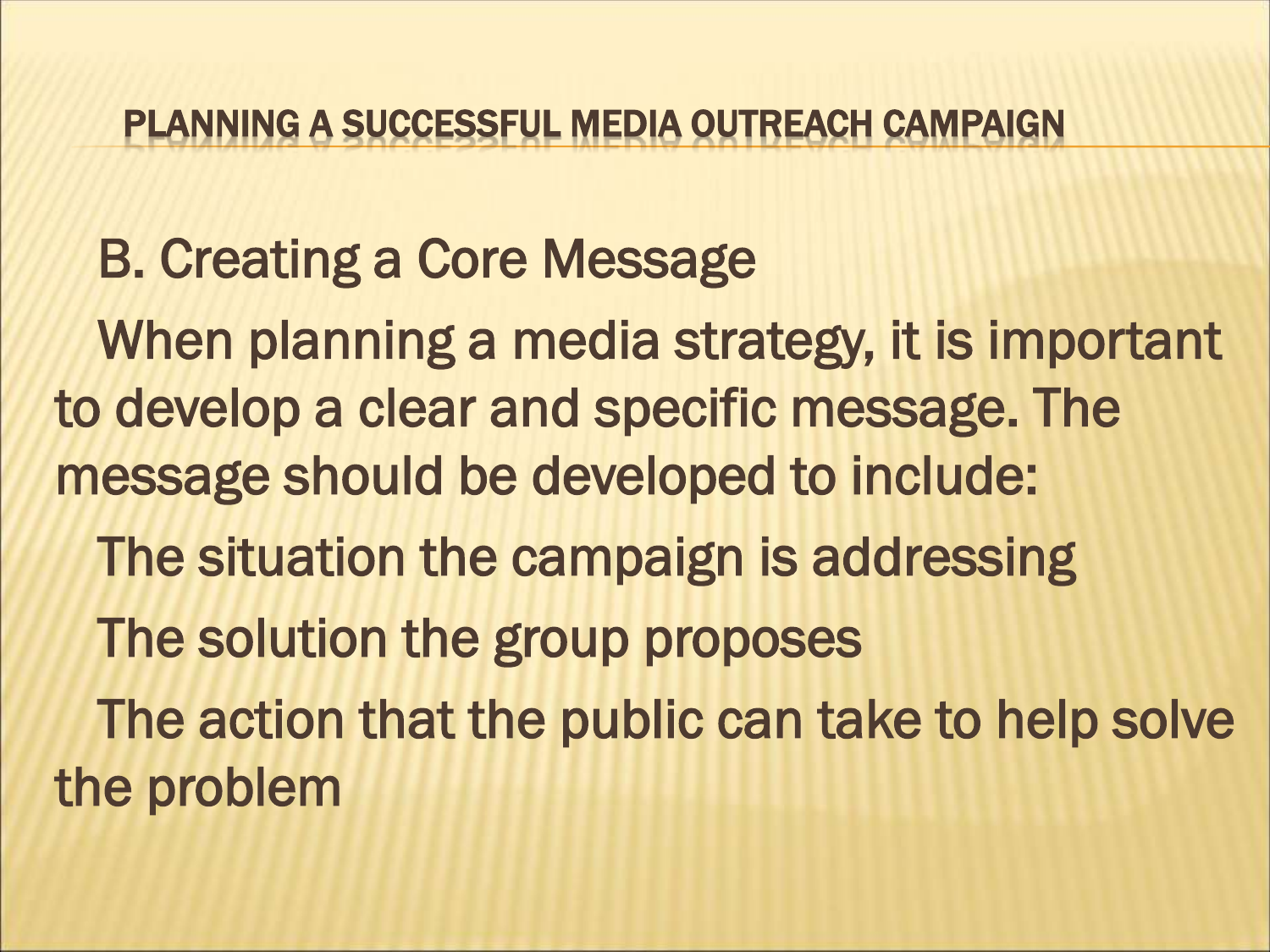#### B. Creating a Core Message

The campaign's message and its three parts (problem, solution, action) should be featured in every article, interview and conversation conducted during the course of the campaign. The core message should also reflect the overall mandate of your organization, and reflect your

organization's central mission and goals.

When planning a media strategy, it is important to identify your target audience.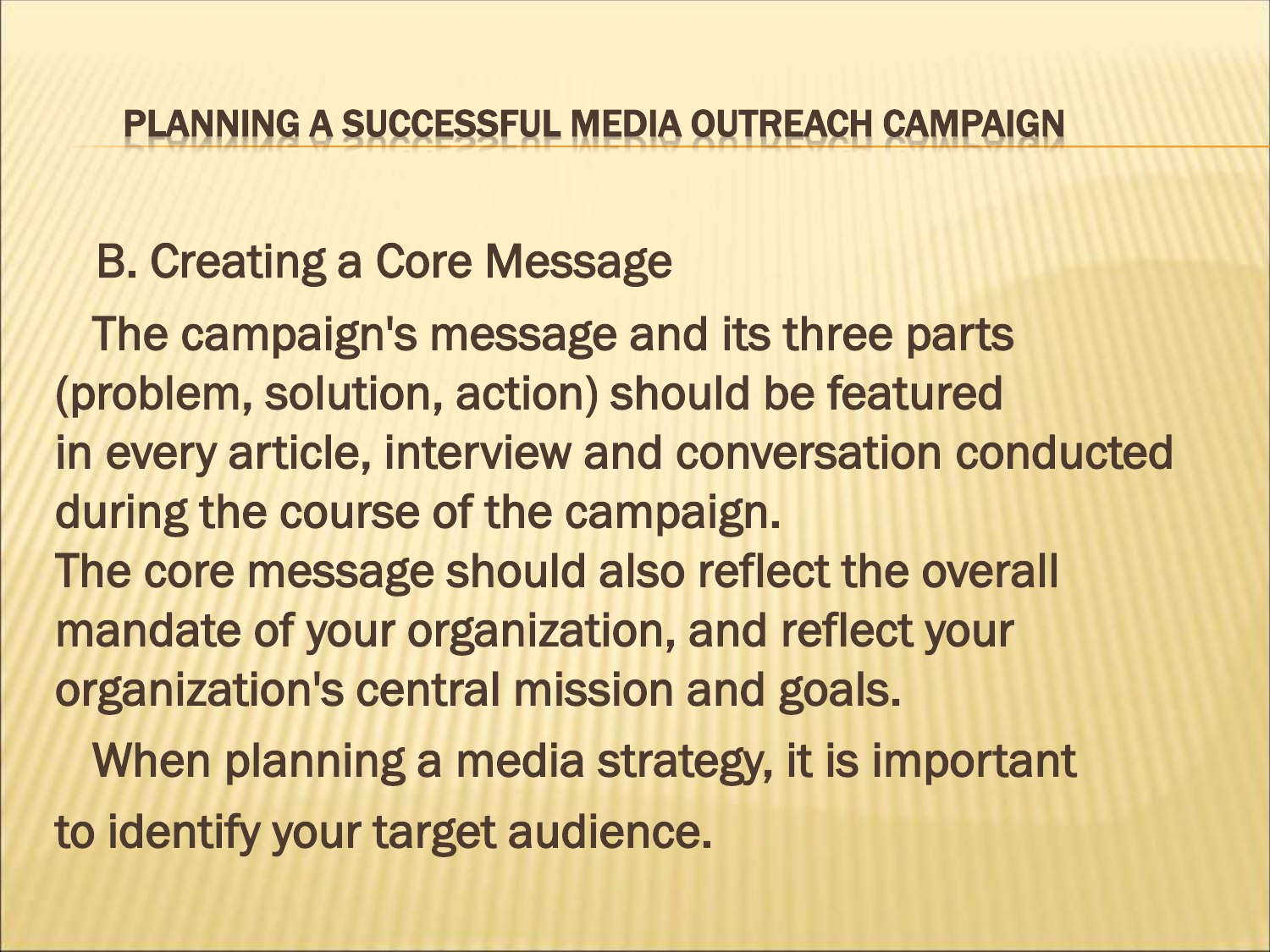- C. Framing the Message
- Talking Points:

Talking points summarize your media campaign's central message in three or four sentences, offering a clear summary of all the points the NGO will present throughout the campaign. This summary should include the basic

persuasive argument and statistics or facts to support the message.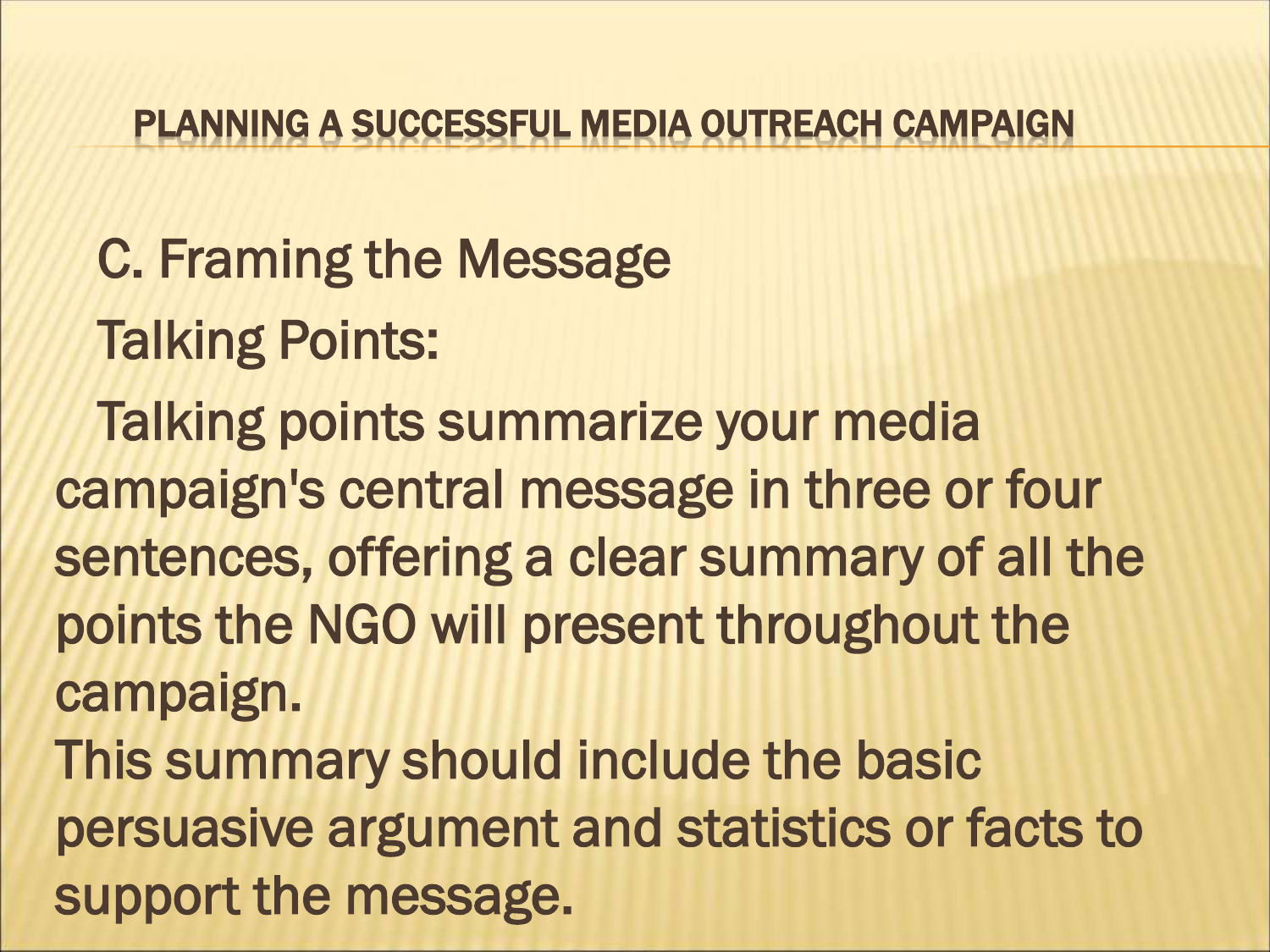### Sound Bites:

Sound bites are shorter than talking points and encapsulate the message in words and symbols that will grab the audience's attention. Sound bites are useful for print interviews, but are especially important for broadcast media.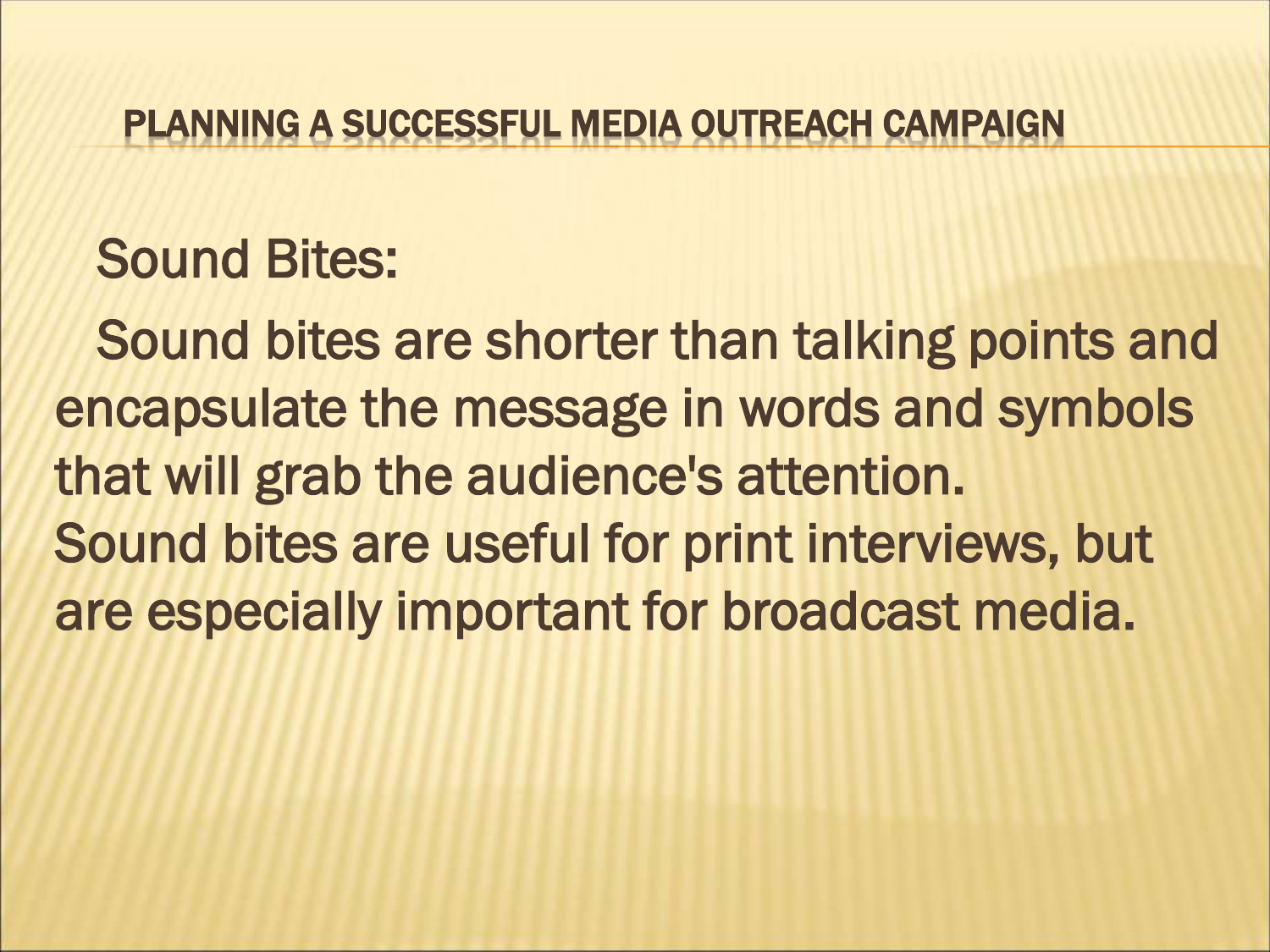### D. Timing the Message

Here are a few timing issues to consider:

Relate Your Story to Breaking News or Current Events

Make your story relevant to journalists by tying in your story to breaking news or current events. Show the media that your issue is current and relates to today's news discussions and you'll have a much better chance of convincing journalists that your story is newsworthy.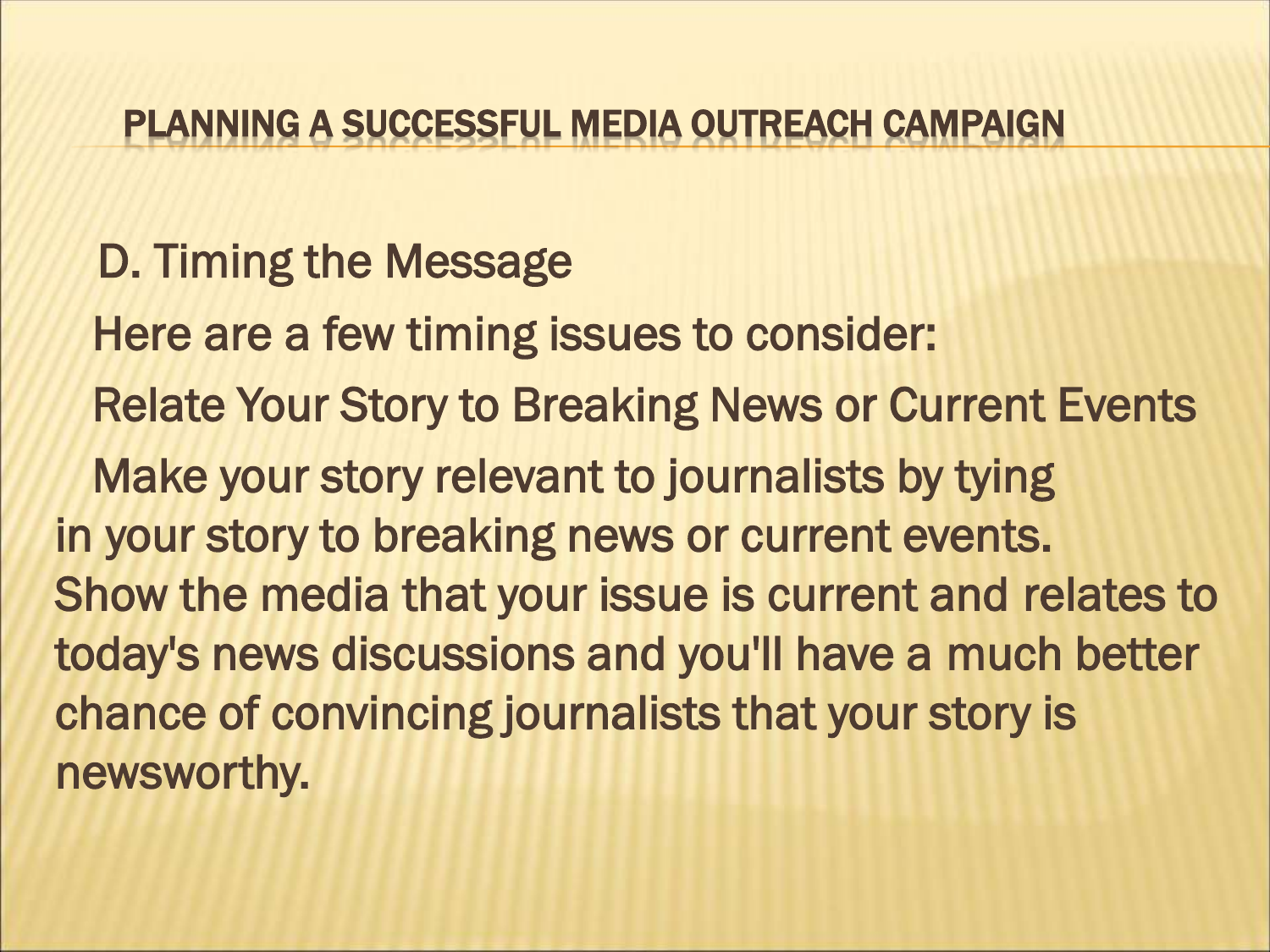D. Timing the Message Use a Special Occasion / Key Date Identify key dates on which your issue will take on special meaning and work on raising of the significance of that date. For example, a wellorganized calendar of events can help you and journalists determine when to focus attention on your story.

Avoid Busy News Days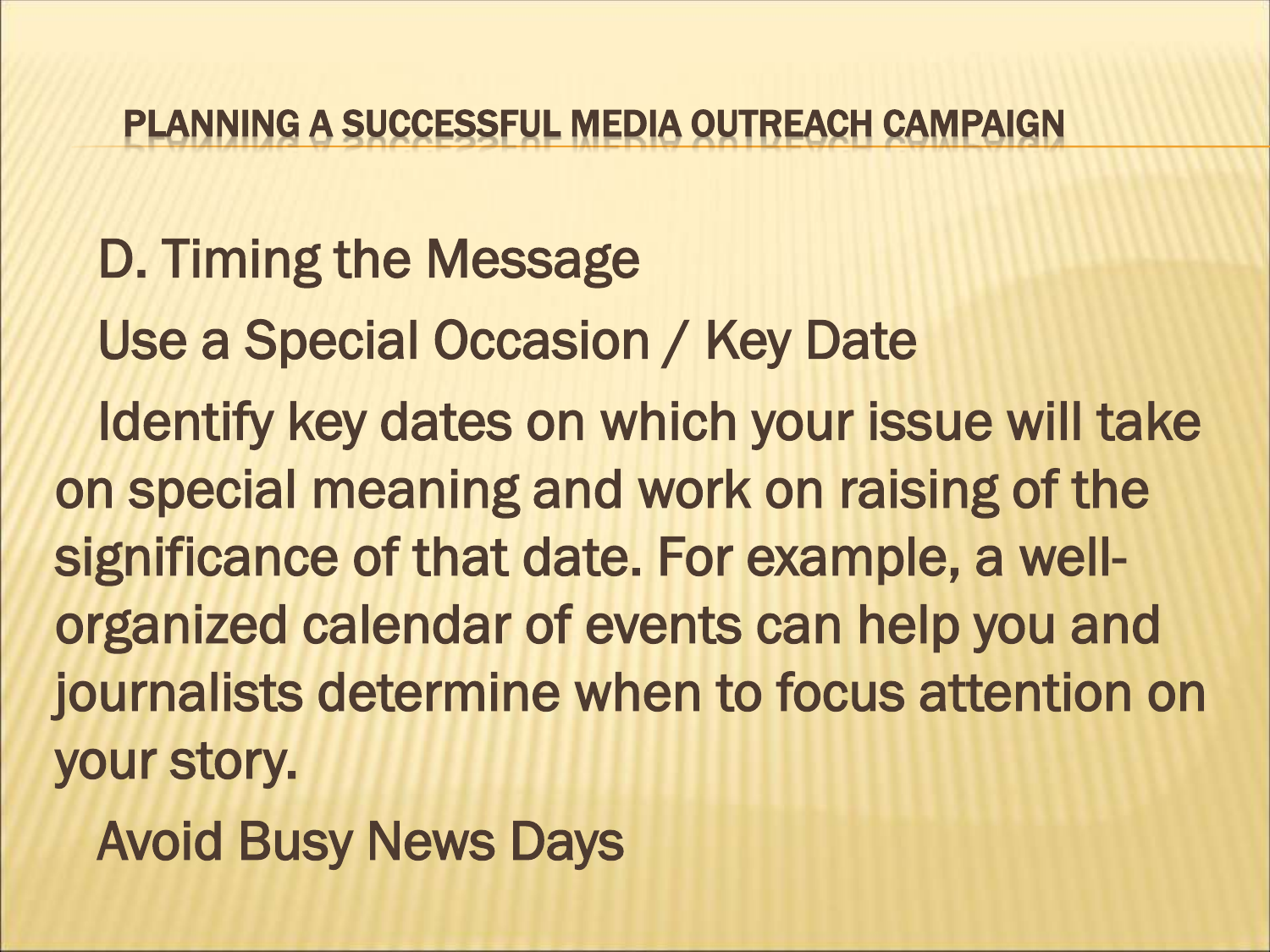### DELIVERING YOUR CAMPAIGN TO THE MEDIA

A. The Press Release / Media Advisory / Press **Statement** 

A press release is a common technique for presenting information to the media. It is often used to break news, spread information, publicize a story, condemn actions and state your organization's mandate.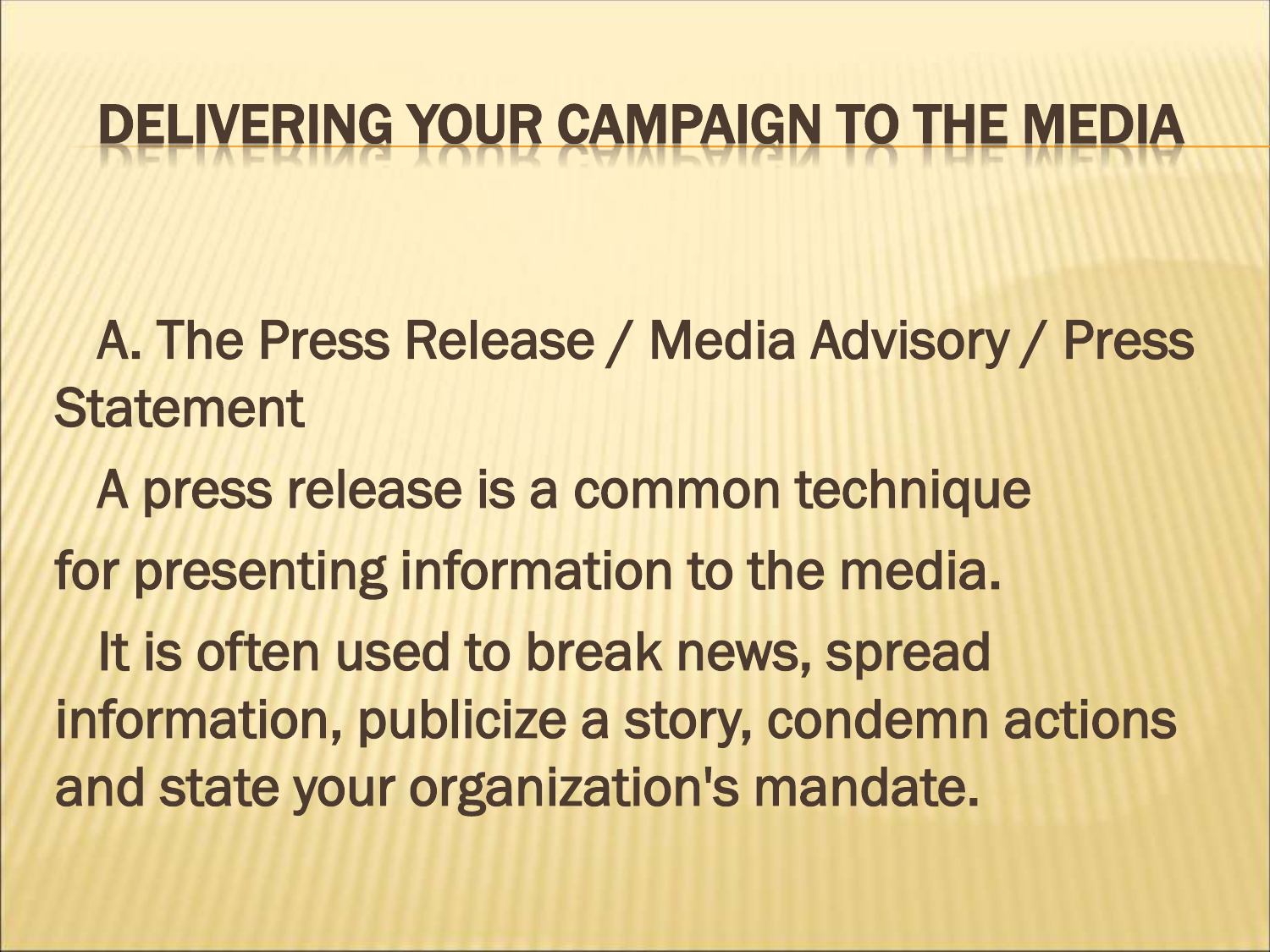### THE PRESS RELEASE

- The central components that every press release must include :
- Your organization's name and logo, the date
- Contact information of experts for further information
- A headline that reflects the main message
- A sub-headline that adds a second, forward-looking theme
- A lead paragraph that explains the problem and gives key information
- A background paragraph that gives the context to the problem
- At least one quote from an expert on the subject
- A suggested solution and a call for action
- A brief organizational description ( a mini-mission statement at the end of the document)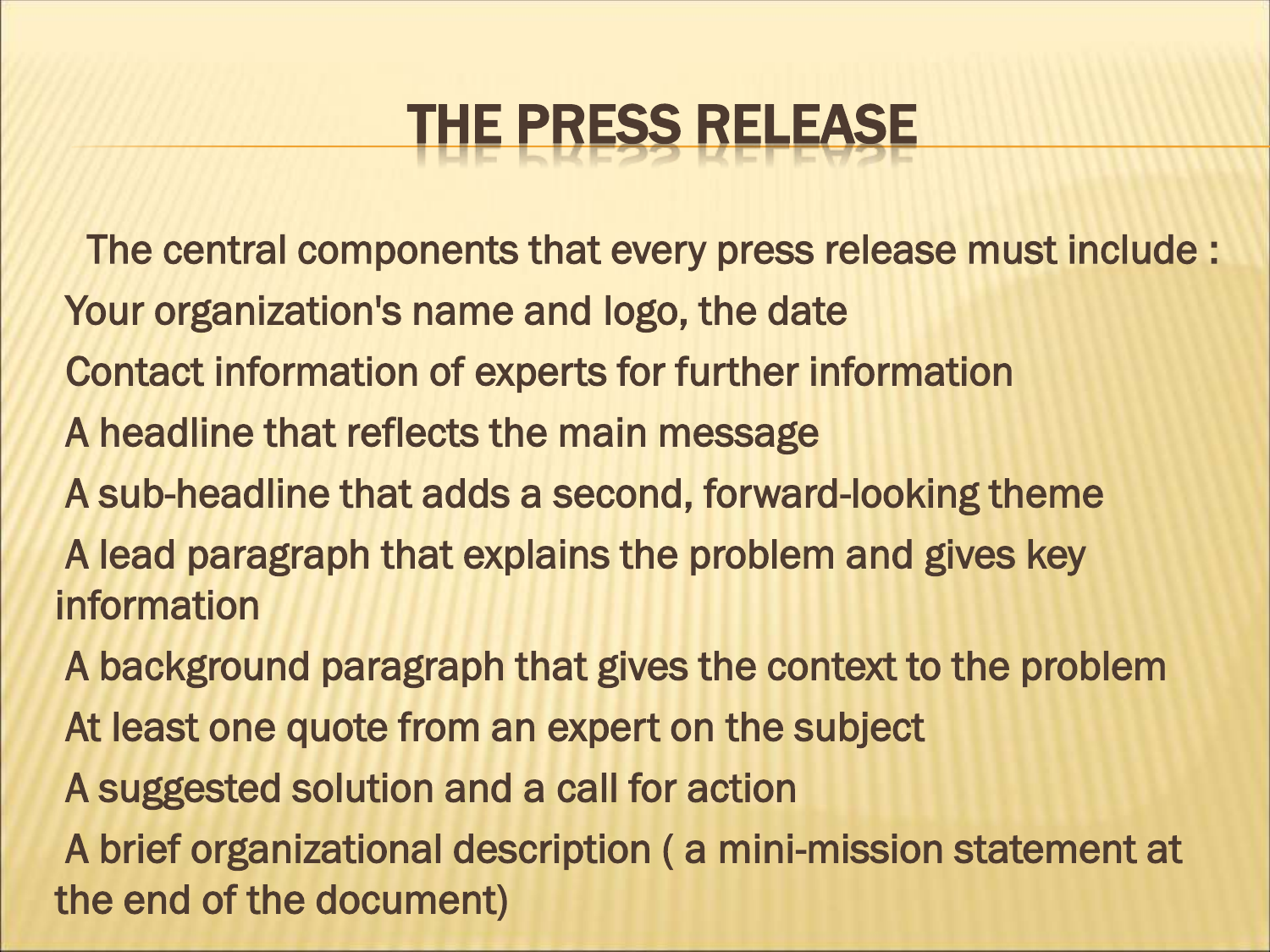### PRESS RELEASE TIPS

Timing is everything. Press releases should coincide with the media outlets schedule. Releases should be sent so that they arrive before a paper or station's daily editorial meeting Pitch the story. Make use of your media contacts by calling a handful of the most important journalists to let them know about the press release.

If press releases are sent too often, media pay less attention.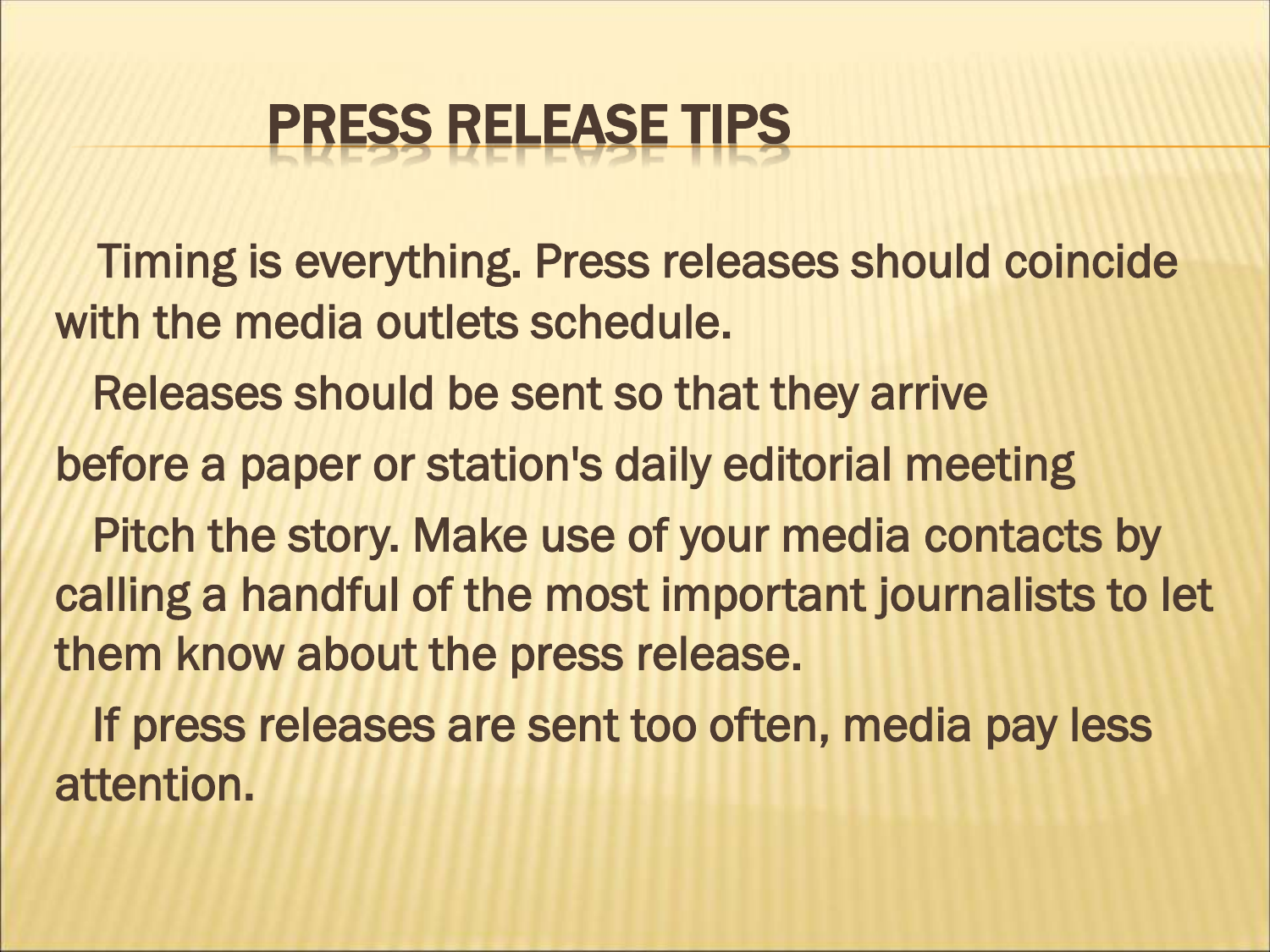## PREPARING FOR A MEDIA INTERVIEW

### *Research:*

Who will be the interviewer? What is the topic of the interview? Where will it take place? When will the story be used? How long will the interview be? What kind of stories the interviewer has done in

the past?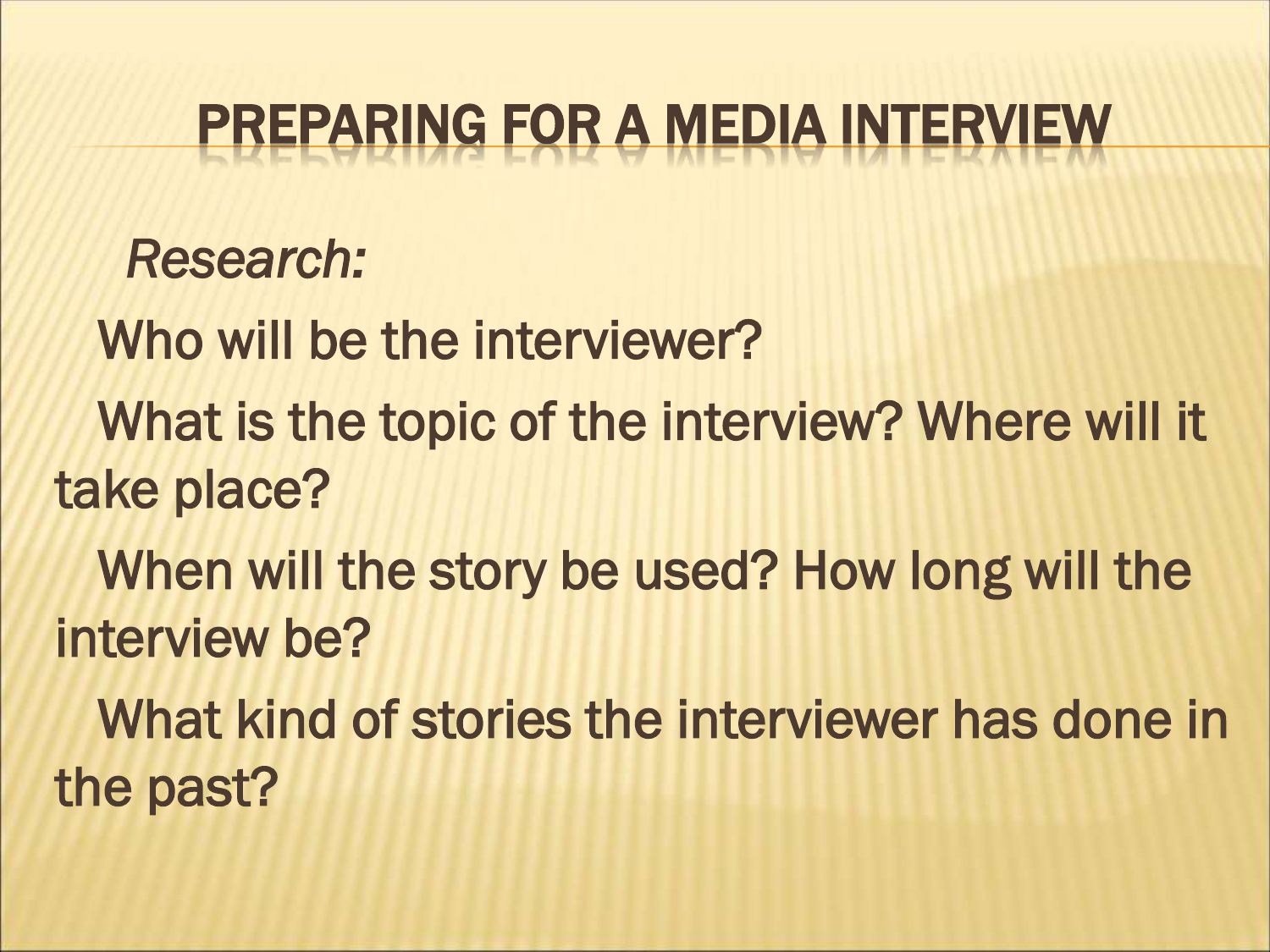## PREPARING FOR A MEDIA INTERVIEW

#### *Prepare:*

What core message do you want to convey through the interview?

What new relevant information can you put forward?

Think about statistics or other examples to support your core message.

*Practice:*

Be ready to answer questions that may be difficult or uncomfortable for you or your organization.

Practice what you want to say and how you want to say it.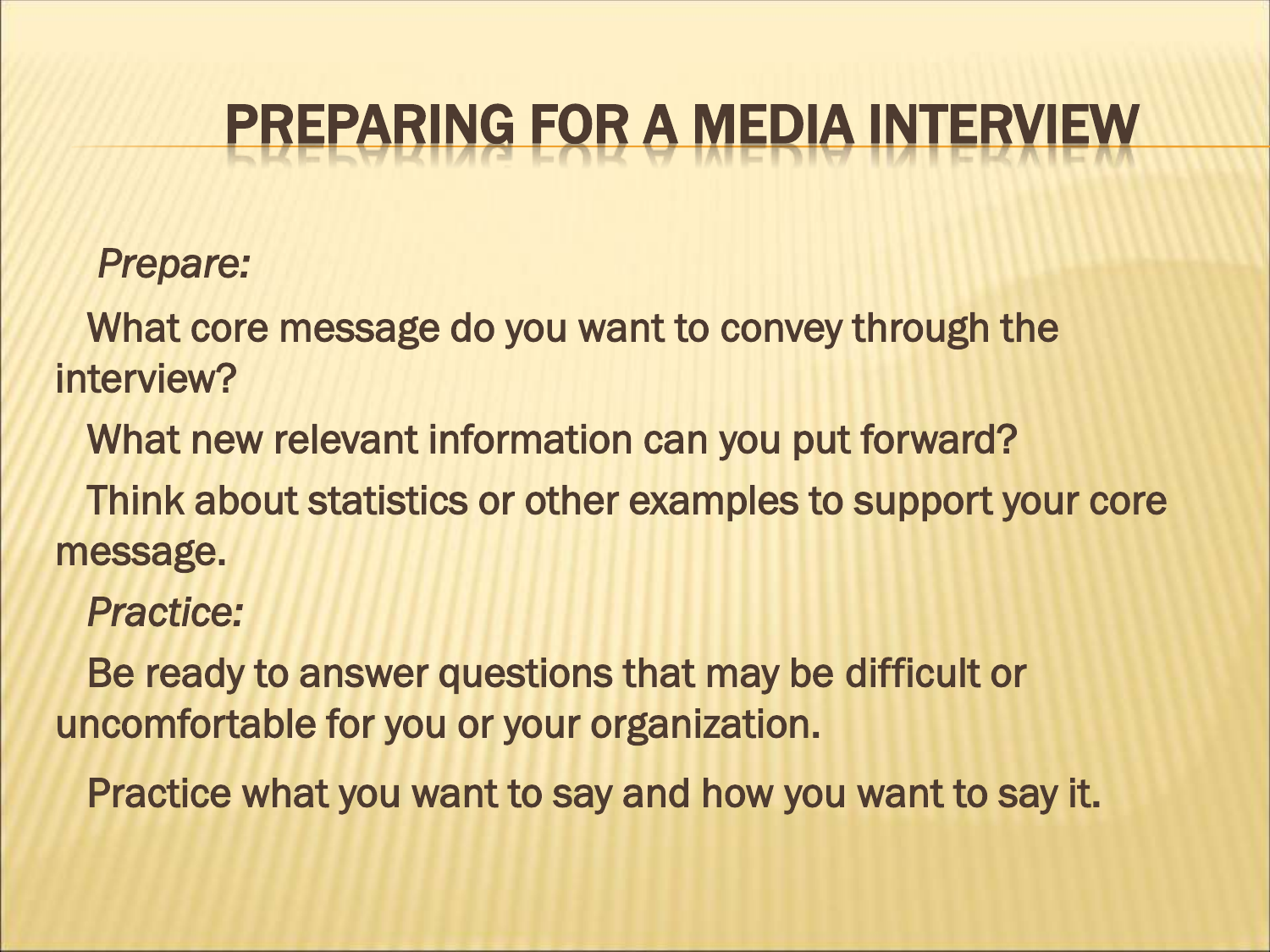## DURING AN INTERVIEW

Keep in mind that reporters may have their own agenda.

The key to being successful in communications with the media is to satisfy the need for information while using your message to help shape the story.

Use "Bridging" to Convey the Message

Even if the reporter does not ask questions specifically about your key message, you can use "bridging" to create a link to your issue.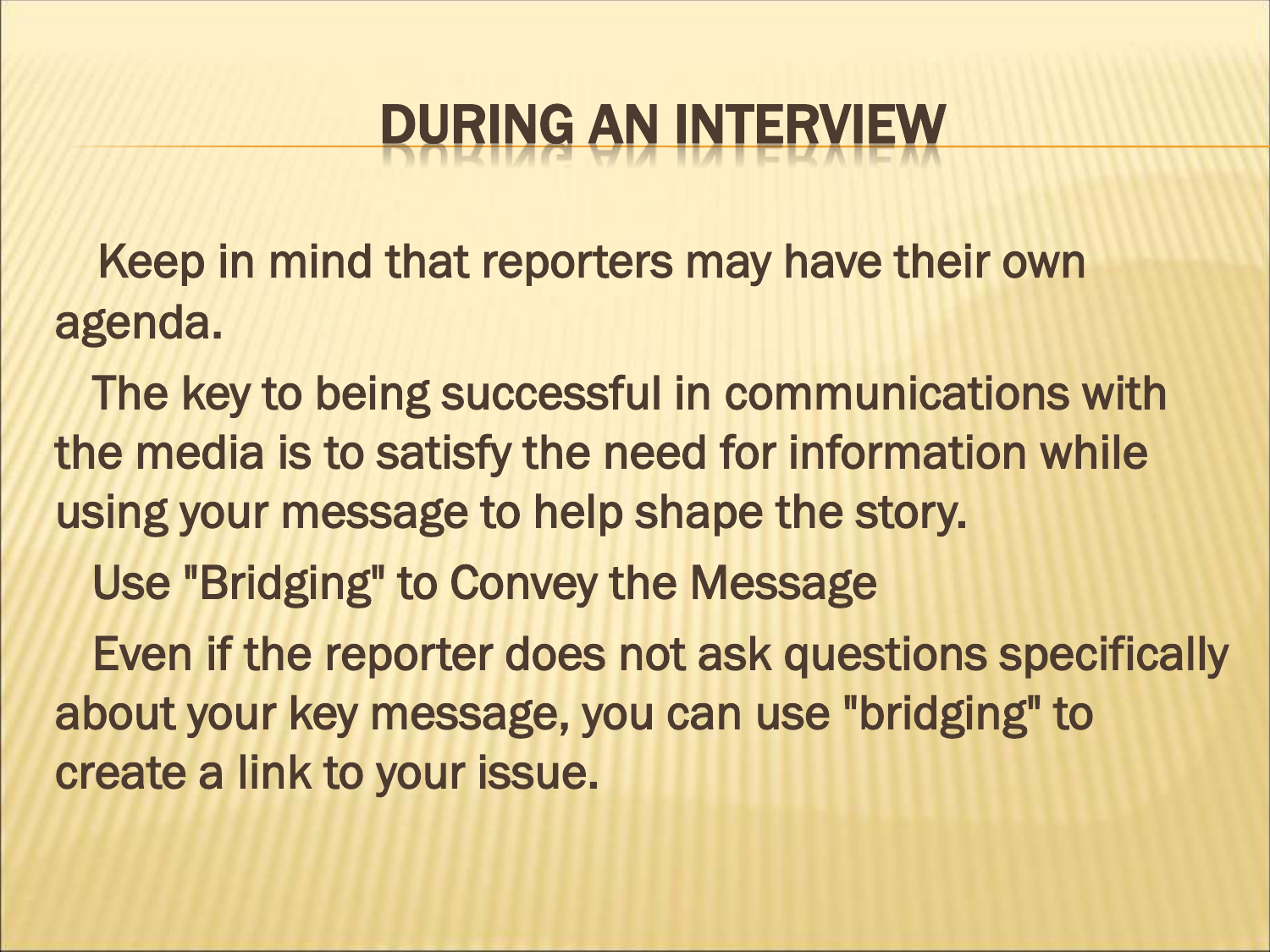## DURING AN INTERVIEW

Remember the 4 C's: Conversational, Concise, Clear, Convincing Give good quotes - have sound bites ready Speak clearly Avoid jargon and technical terms Be persuasive Don't worry about a silent pause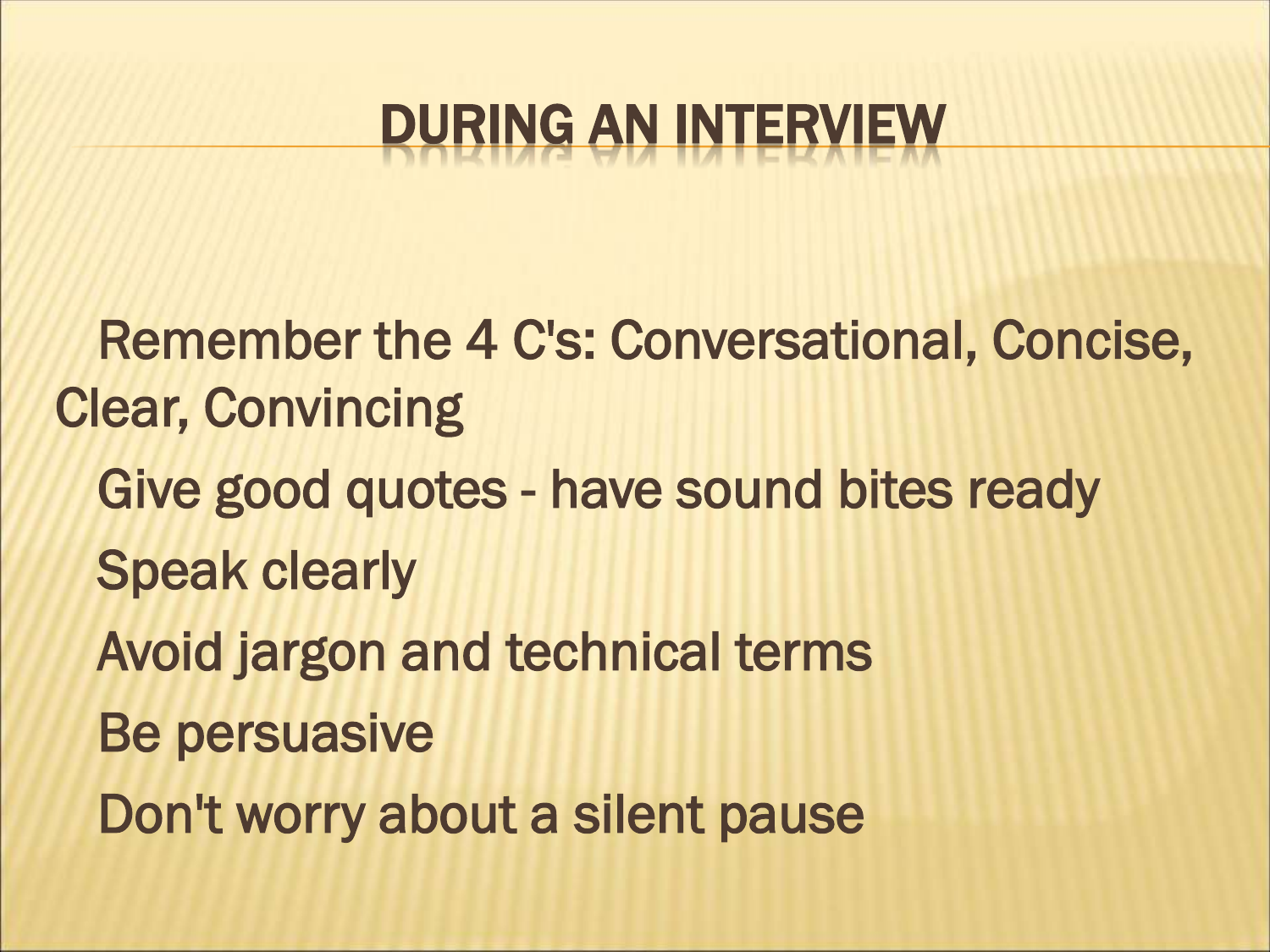## DURING AN INTERVIEW

Be honest. Don't exaggerate.

If you are unsure of an answer, offer to followup with information or tell the audience where they can go to find more information.

Build verbal bridges to get you key message across.

If you have not said all you want near the close of the interview, look for a way to fit it in.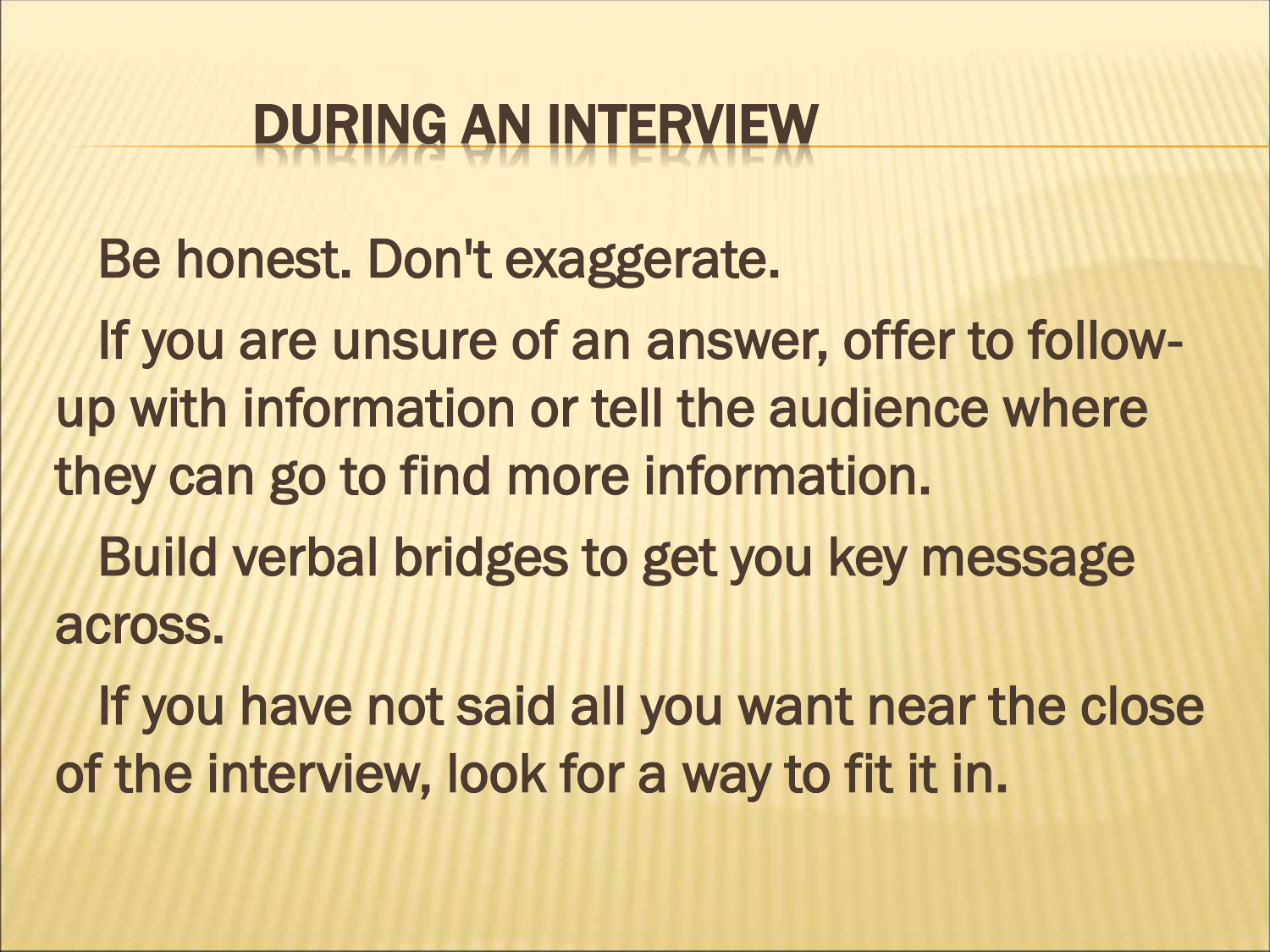## **ESS CONFERENCE**

Press conferences are formal, arranged meetings held with members of the press at which the organizer usually offers a statement and then answers questions from journalists. A press conference can be successful only if members of the media will report on it. Bear in mind that the press conference is for the benefit of journalists.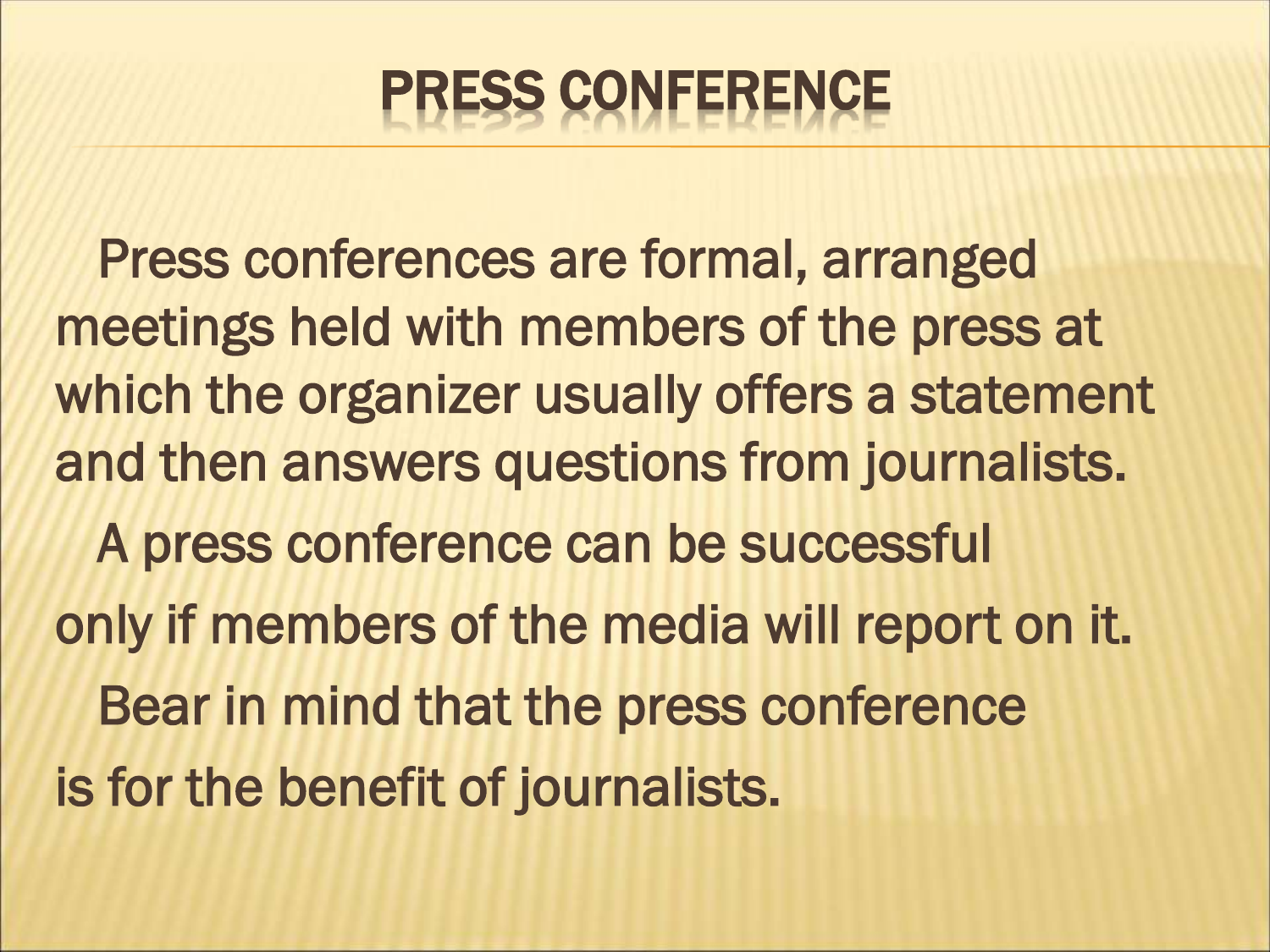#### PRESS CONFERENCE - AT LEAST ONE WEEK BEFORE

Reserve a venue

Arrange for a podium, chairs, and, possibly, food and drinks for reporters

Schedule a time: (This should be based on deadlines of media outlets that will cover the event.)

Prepare an announcement of the press conference.

Include the briefing topics and speakers, explaining the speakers' expertise on the topic.

Send out announcements by fax, mail or hand deliver to: editors, assignment editors, reporters, national wire services, weekly calendars/bulletins, allies and supporters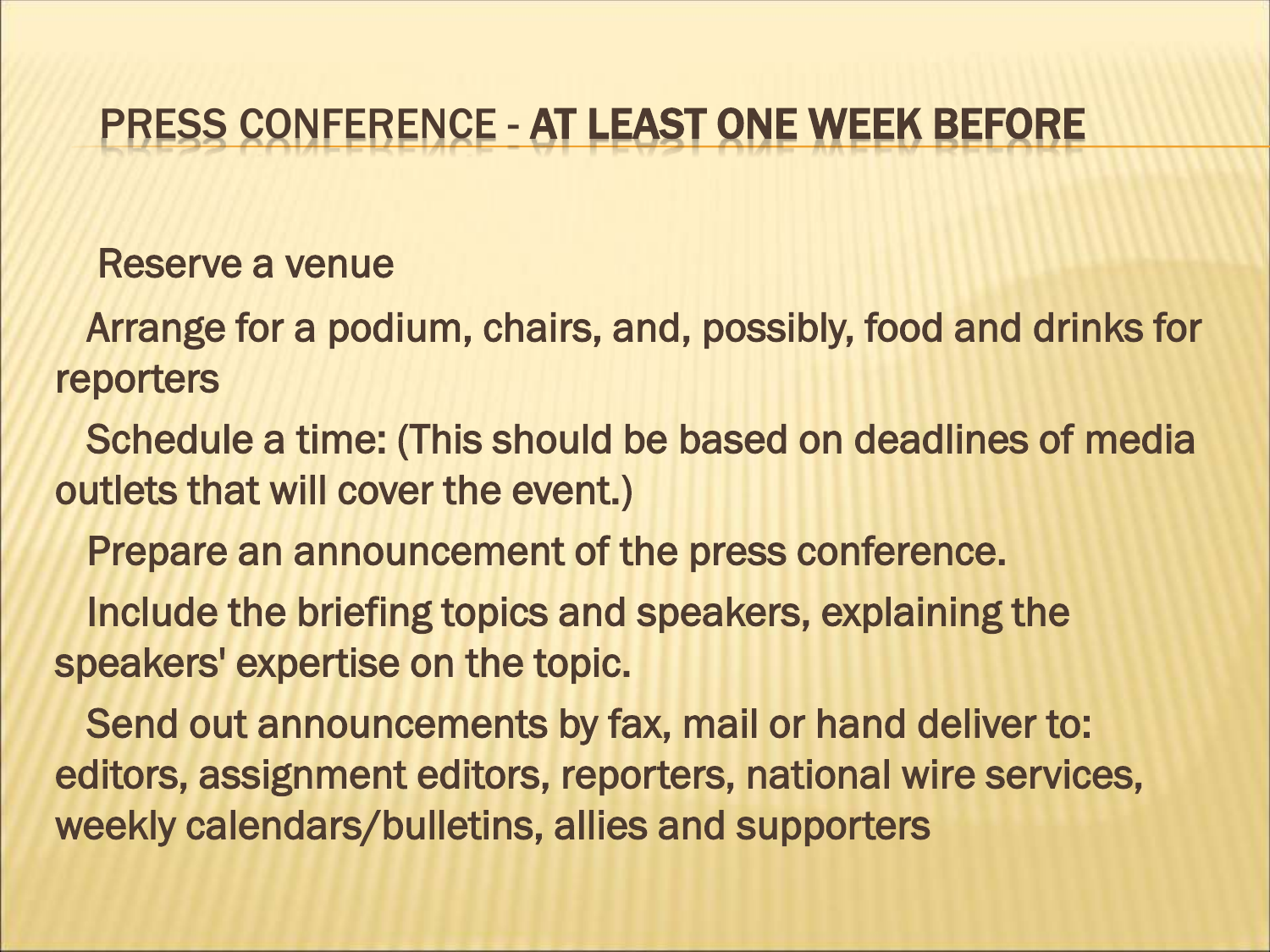#### PRESS CONFERENCE - AT LEAST ONE WEEK BEFORE

Prepare written material for the conference, including press kits with a briefing agenda, speaker bios and any other relevant documents

Prepare an outline of talking points and share them with the speakers. Make sure the speakers understand their talking points so that there is no overlap during the presentation.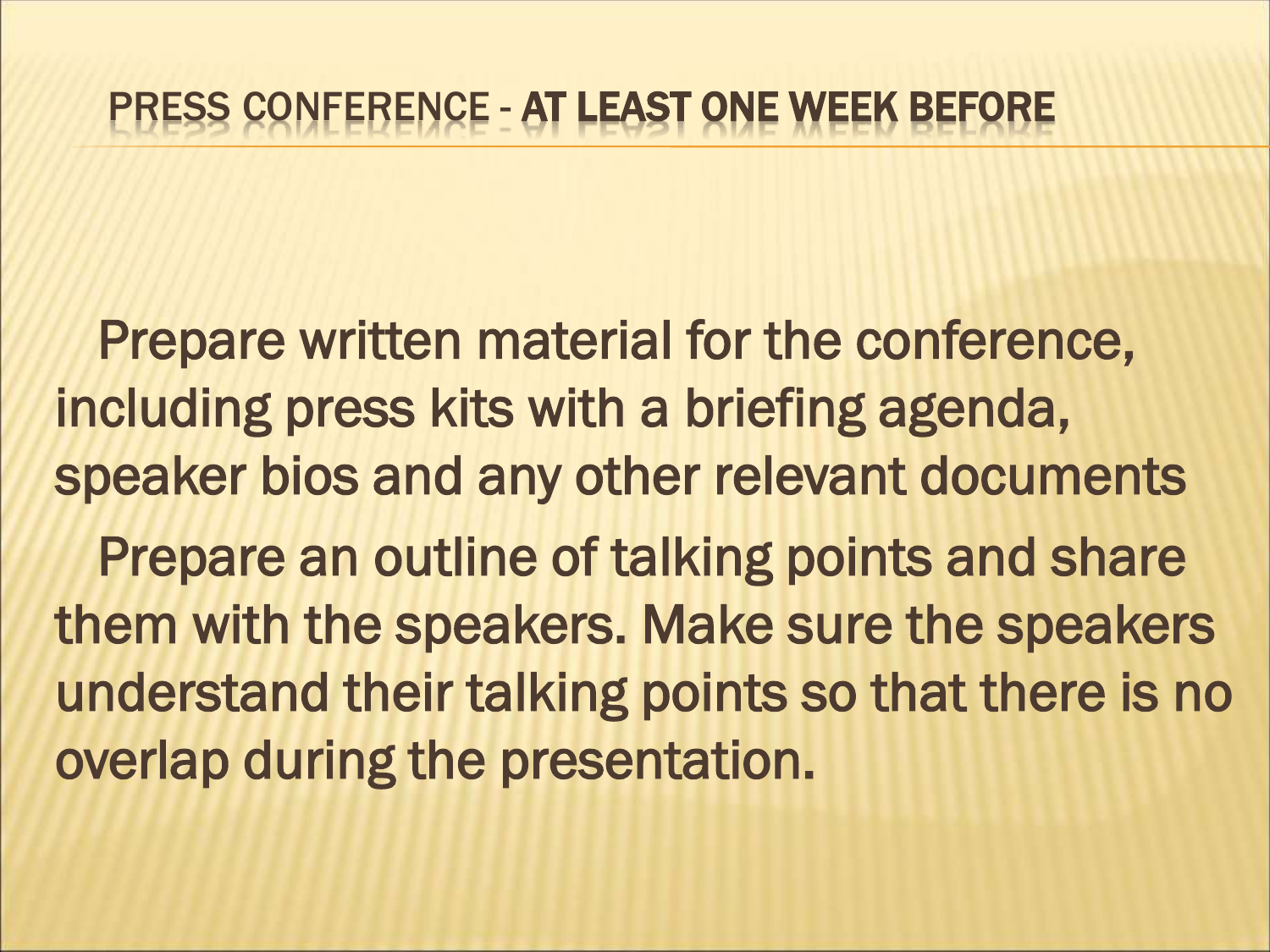#### PRESS CONFERENCE - AT LEAST ONE DAY BEFORE

Contact the speakers to review the order of presentations and talking points

Contact members of the media to remind them of the press conference

Arrange materials, including extra copies to send journalists who do not attend

Visit the venue for the press conference to make sure details are in order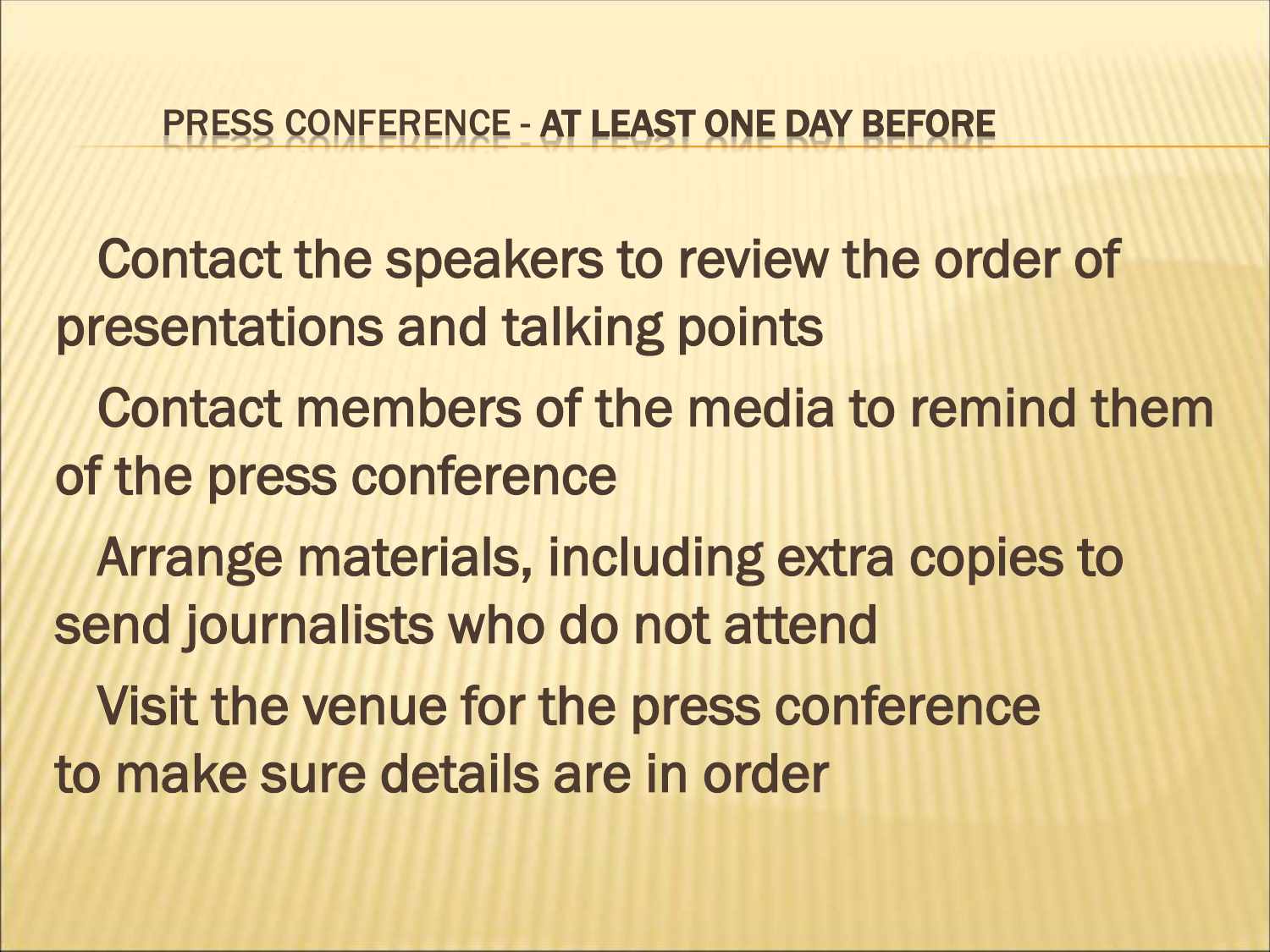## THE DAY OF THE CONFERENCE

Issue a press release that contains the main message of the press conference

- Make last-minute calls to assignment desks and editors
- Check on the venue several hours before the conference starts

Review the order and talking points of the press conference with speakers while they are all together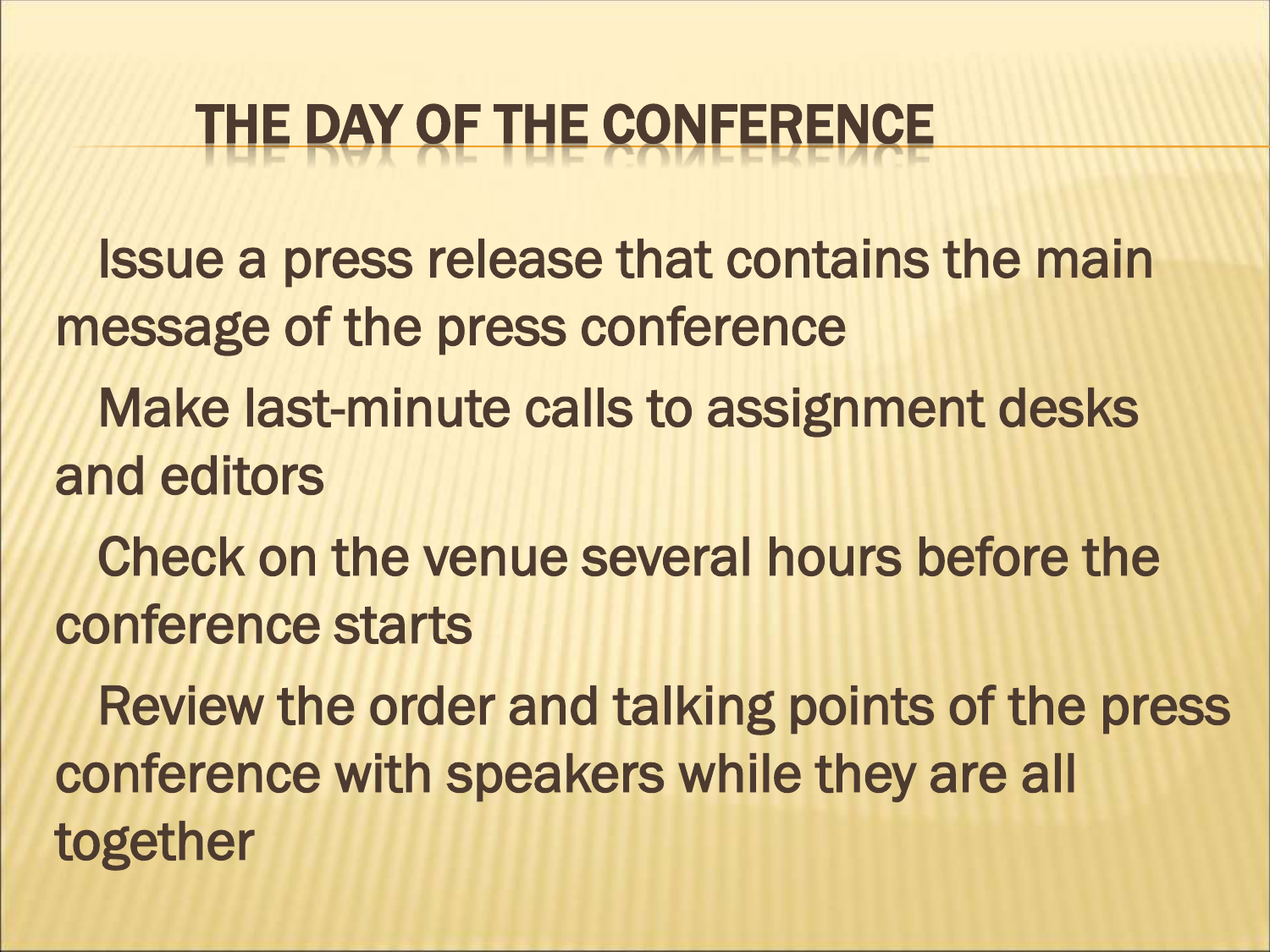### DURING THE PRESS CONFERENCE

Have a sign-up sheet to get the names and addresses of reporters

- Distribute press kits and your business card
- Give reporters a written list of participants
- Make opening remarks, introduce speakers

Arrange the necessary one-on-one interviews and follow-up interviews

Record the conference so that it can be reviewed later Take pictures for in-house use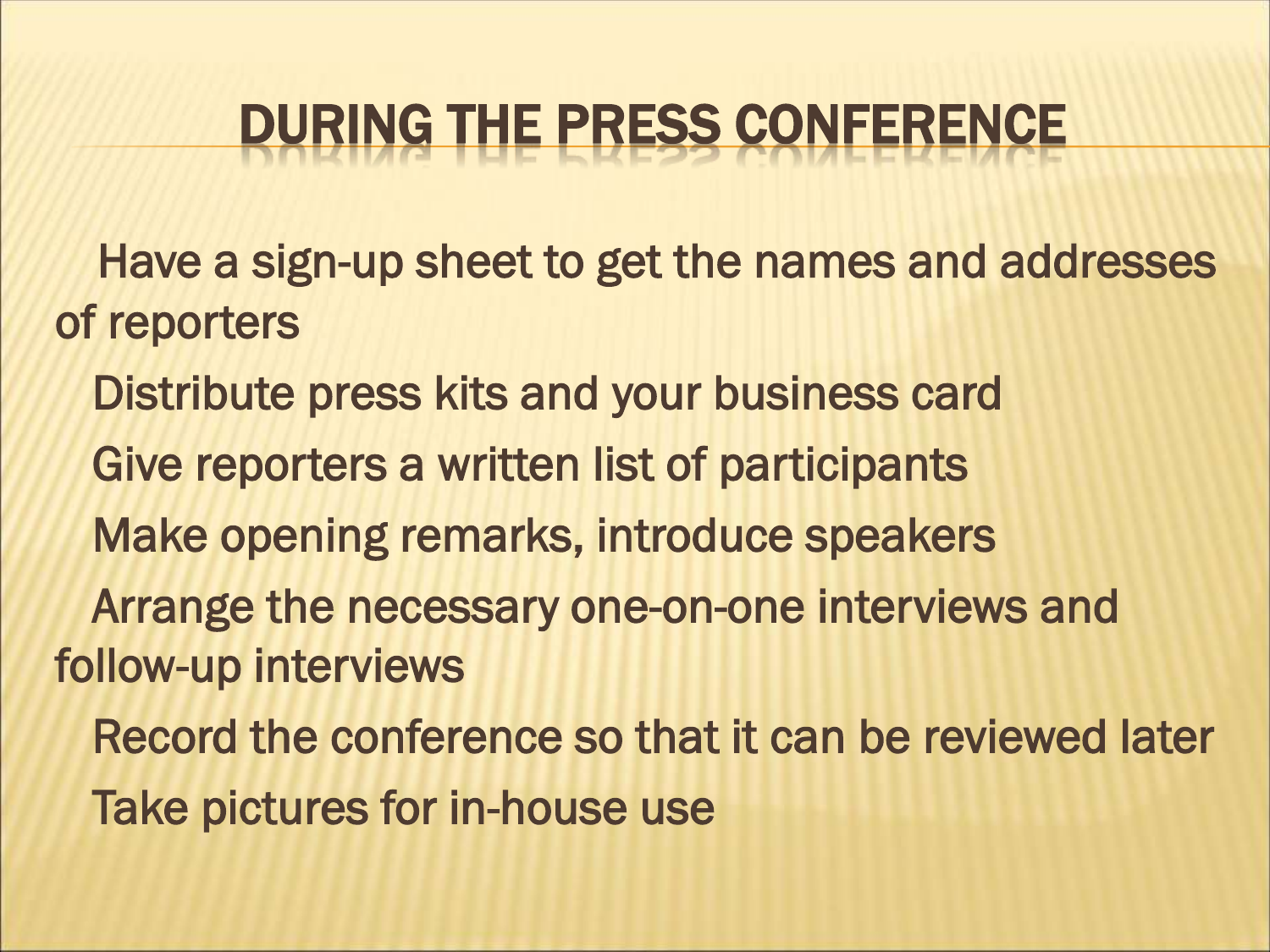### PRESS CONFERENCE FOLLOW UP

Send press kits to reporters who did not attend Call reporters who did not attend but seemed interested

Monitor media coverage to see how the press conference was reported

Clip newspaper and other coverage of the event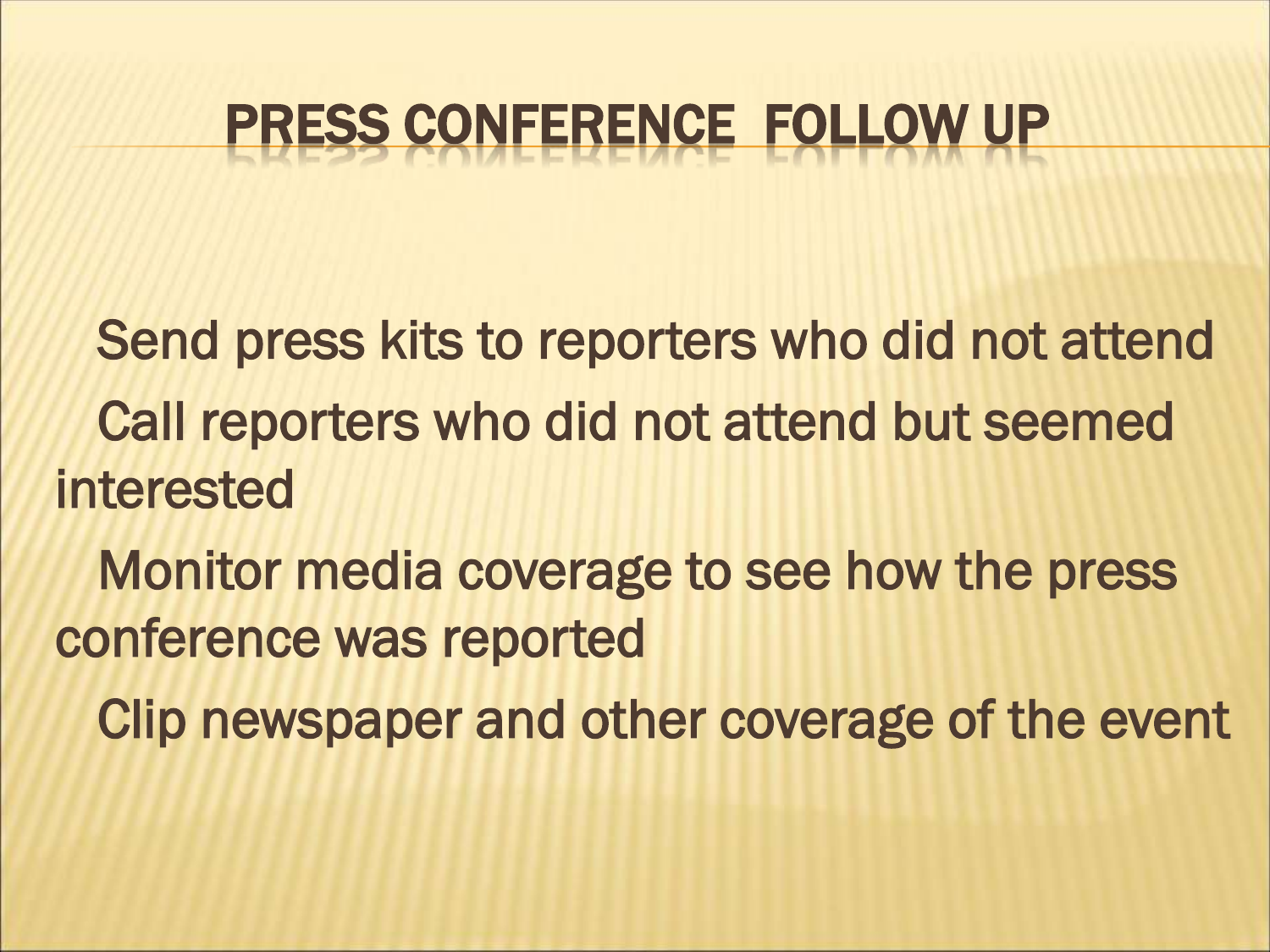#### BROADCAST MEDIA - RADIO AND TELEVISION

Broadcast media are distinct from print formats because they can reach larger and more diverse populations, including those who have low literacy levels or who live in isolated areas.

Within the realm of broadcast media there are a wide variety of formats which include, news and feature programs, television and radio talk shows, individual radio programs, paid advertising and public service announcements.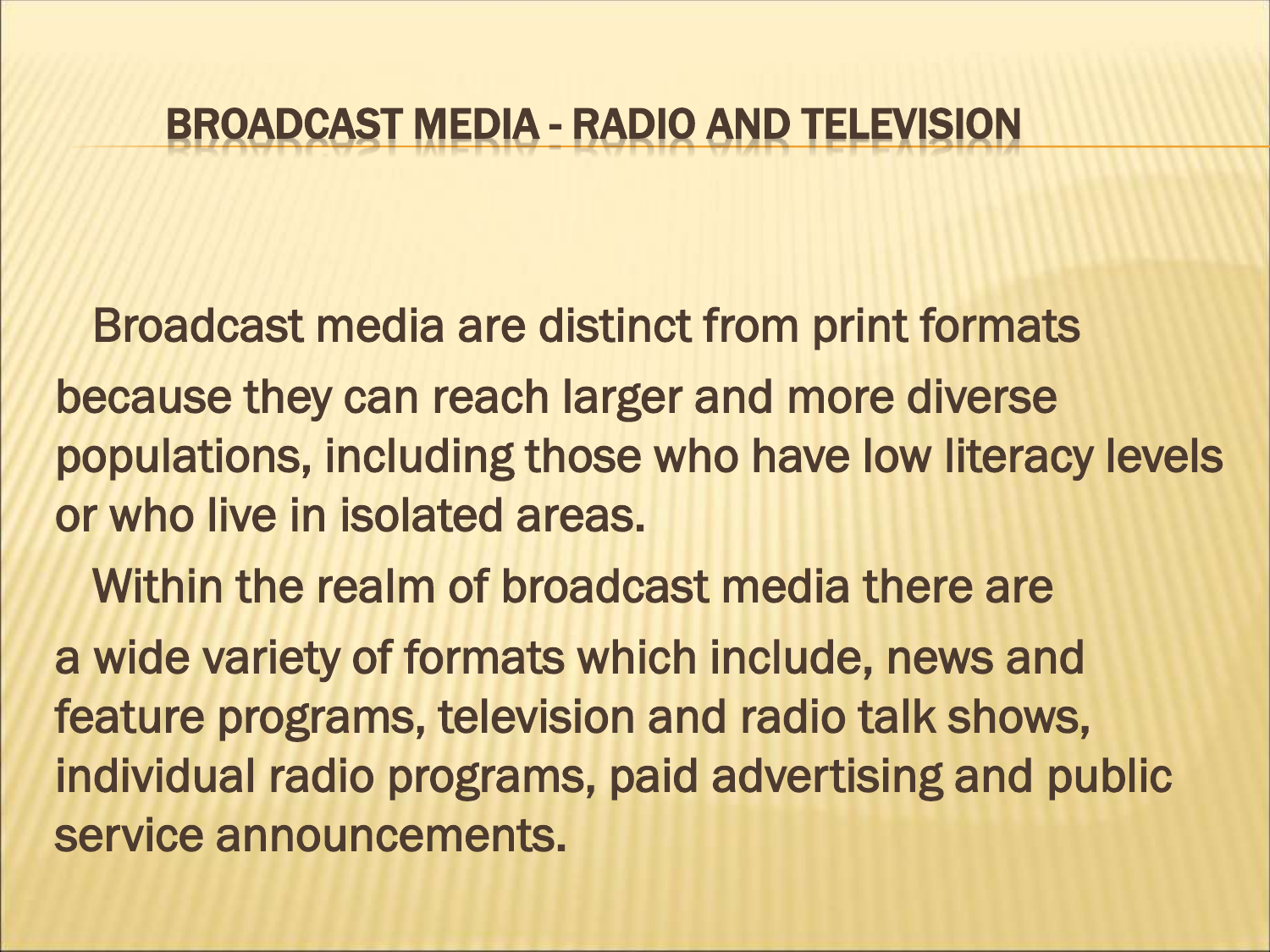# TIPS FOR BROADCAST MEDIA

Bring talking points that you want to be sure

to emphasize during the interview.

Be prepared to state your name, title and

the organization you represent.

Remember that your audience may not be familiar with your issue. Provide basic information to put your comments in context.

Answer questions on a priority basis starting with the question that you think is most important.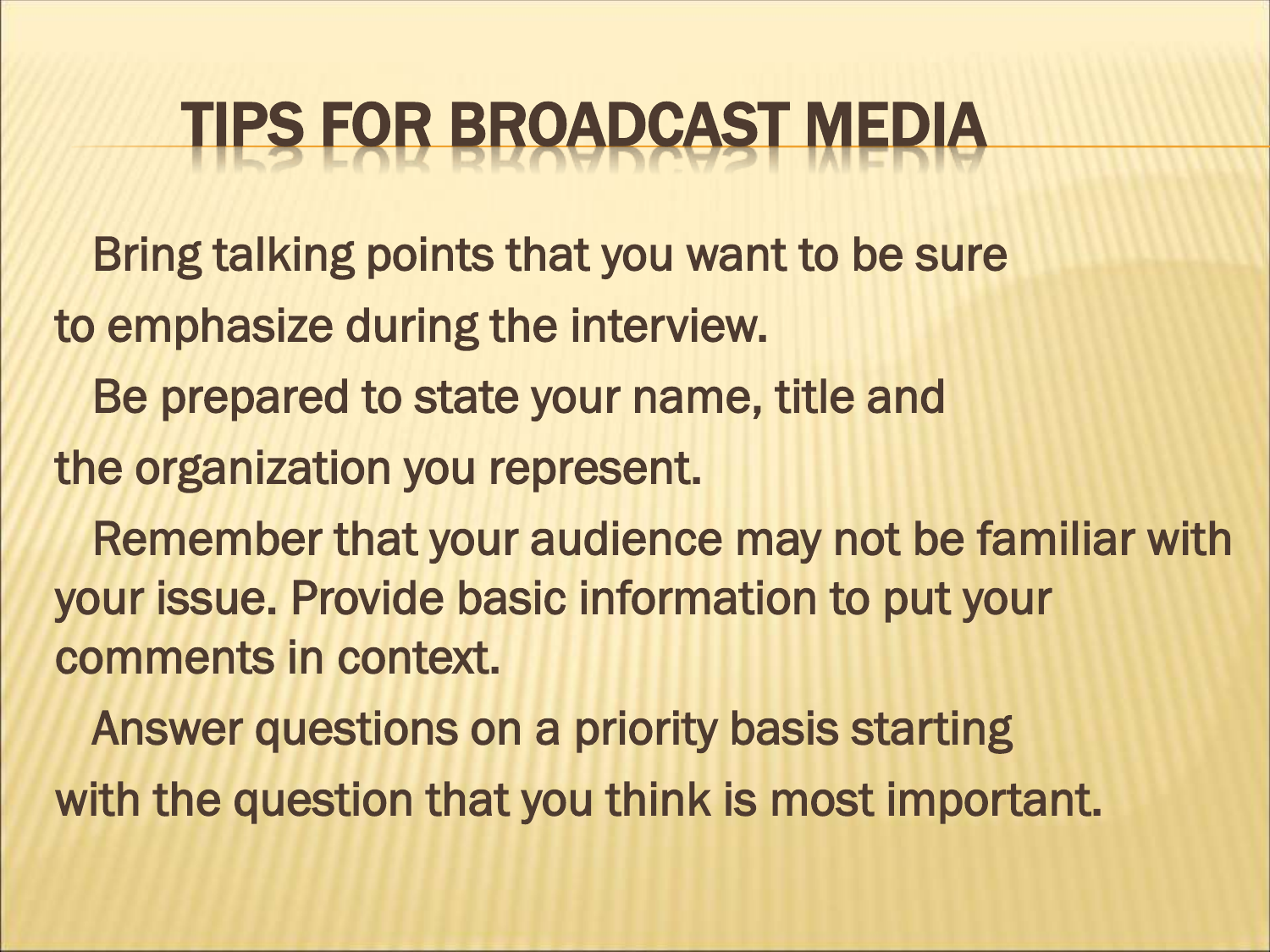# TIPS FOR BROADCAST MEDIA

Present a human picture; tell what has happened to a specific person.

Provide numbers and statistics that help tell your story.

Speak slowly and clearly. Avoid using unnecessary words, such as "like" or "um".

Make short, precise statements. Use your talking points. Always be calm and polite, even when challenged. Always tell the truth. Lying, even a little bit, damages credibility.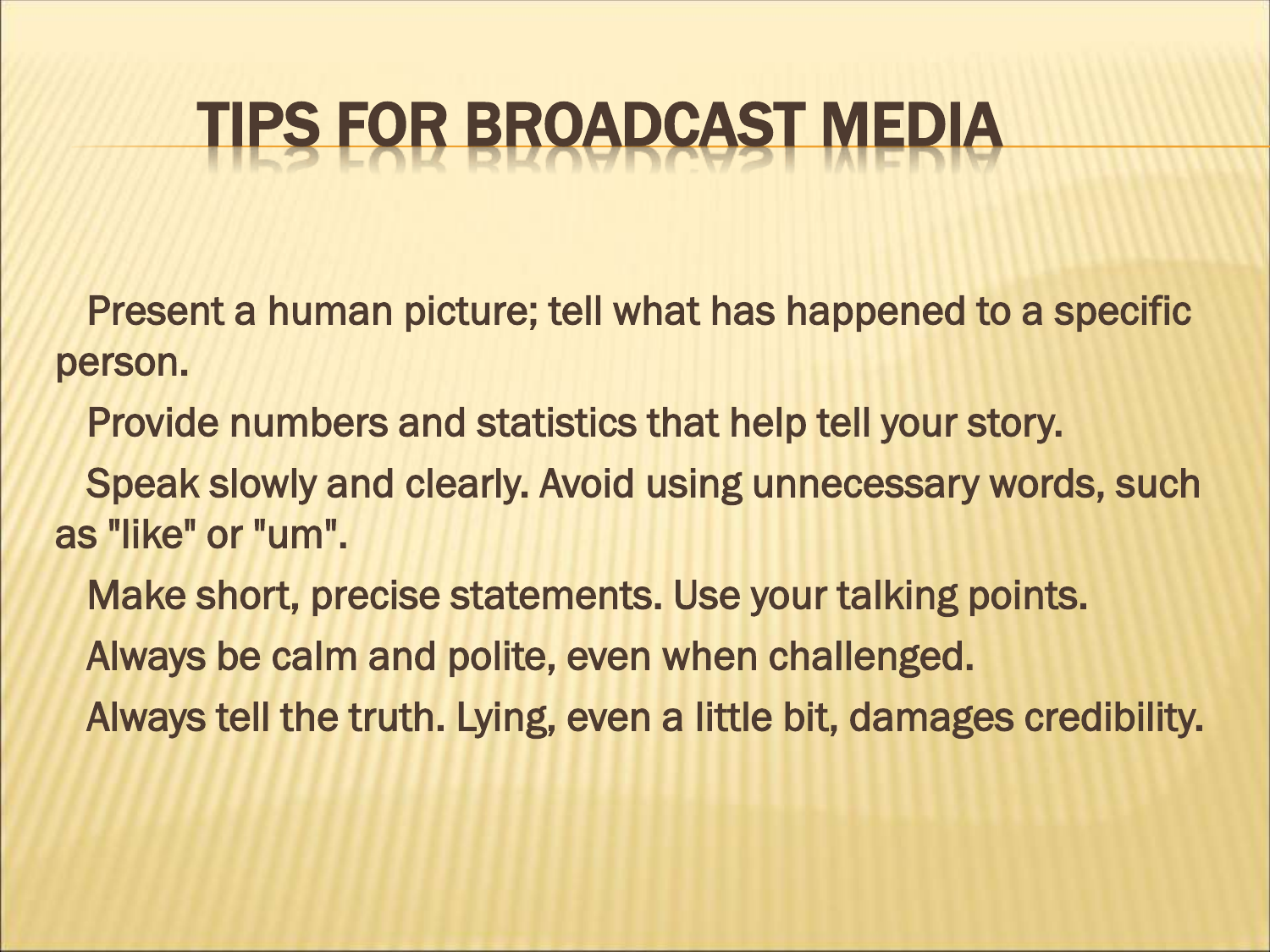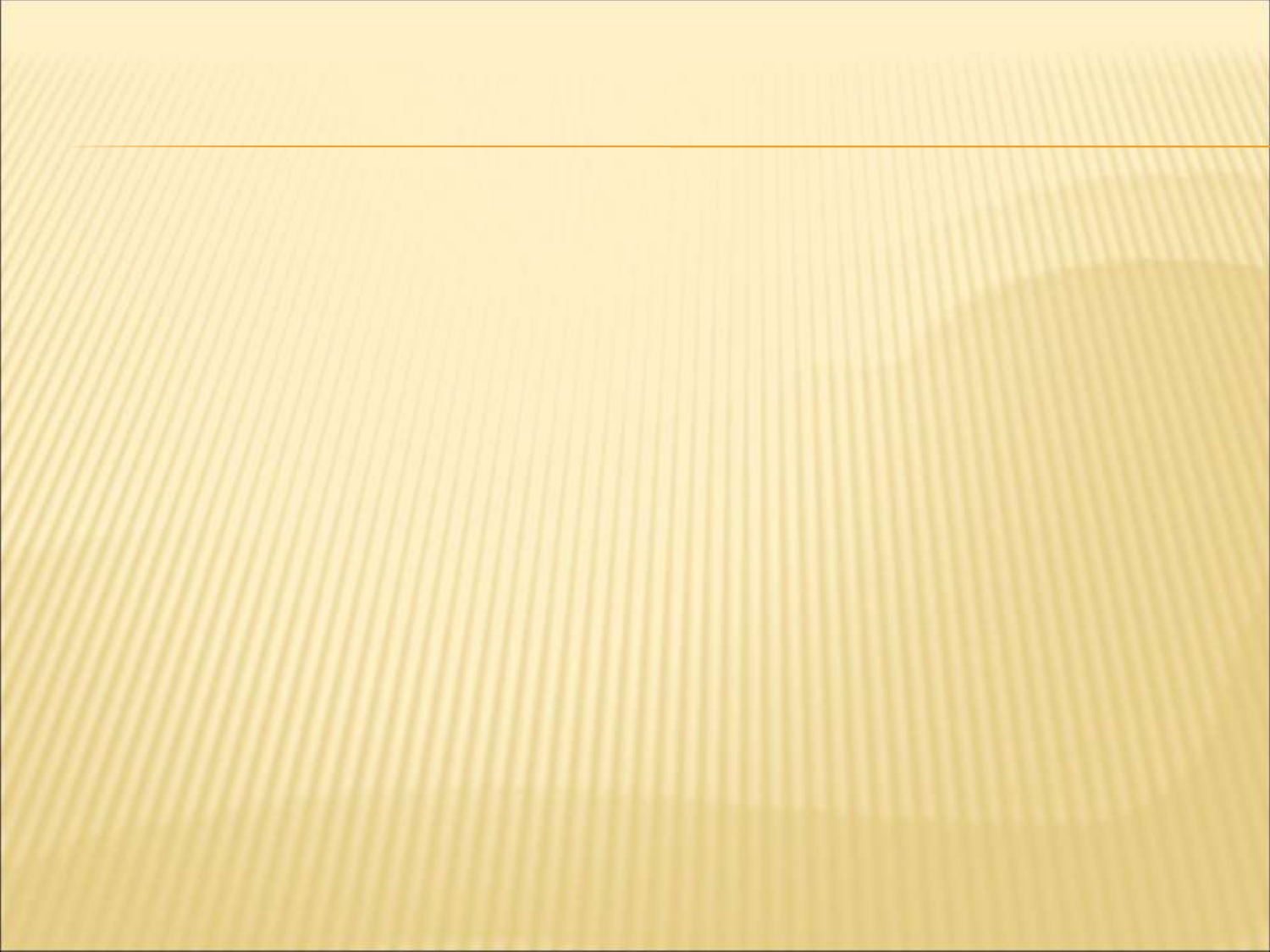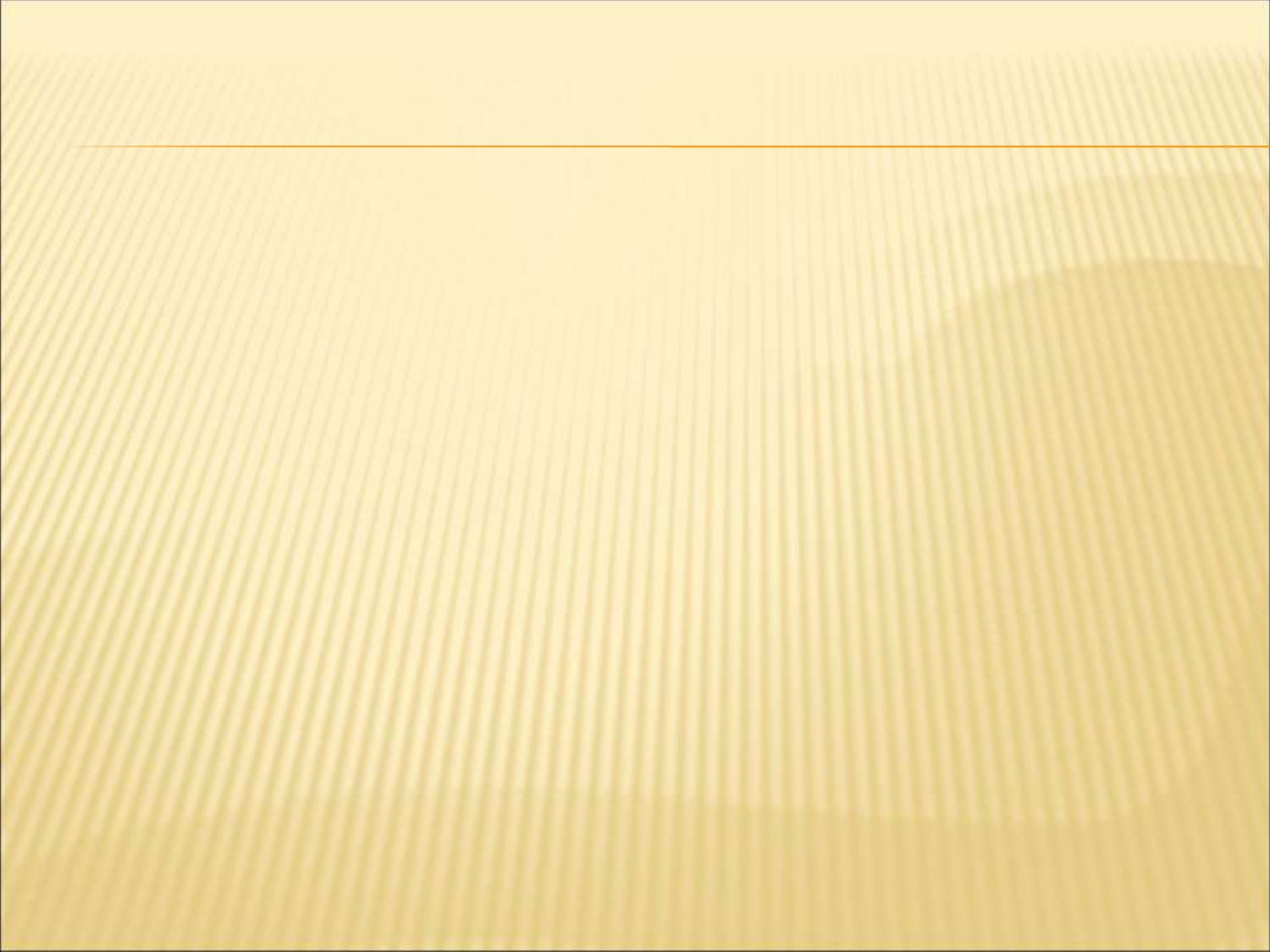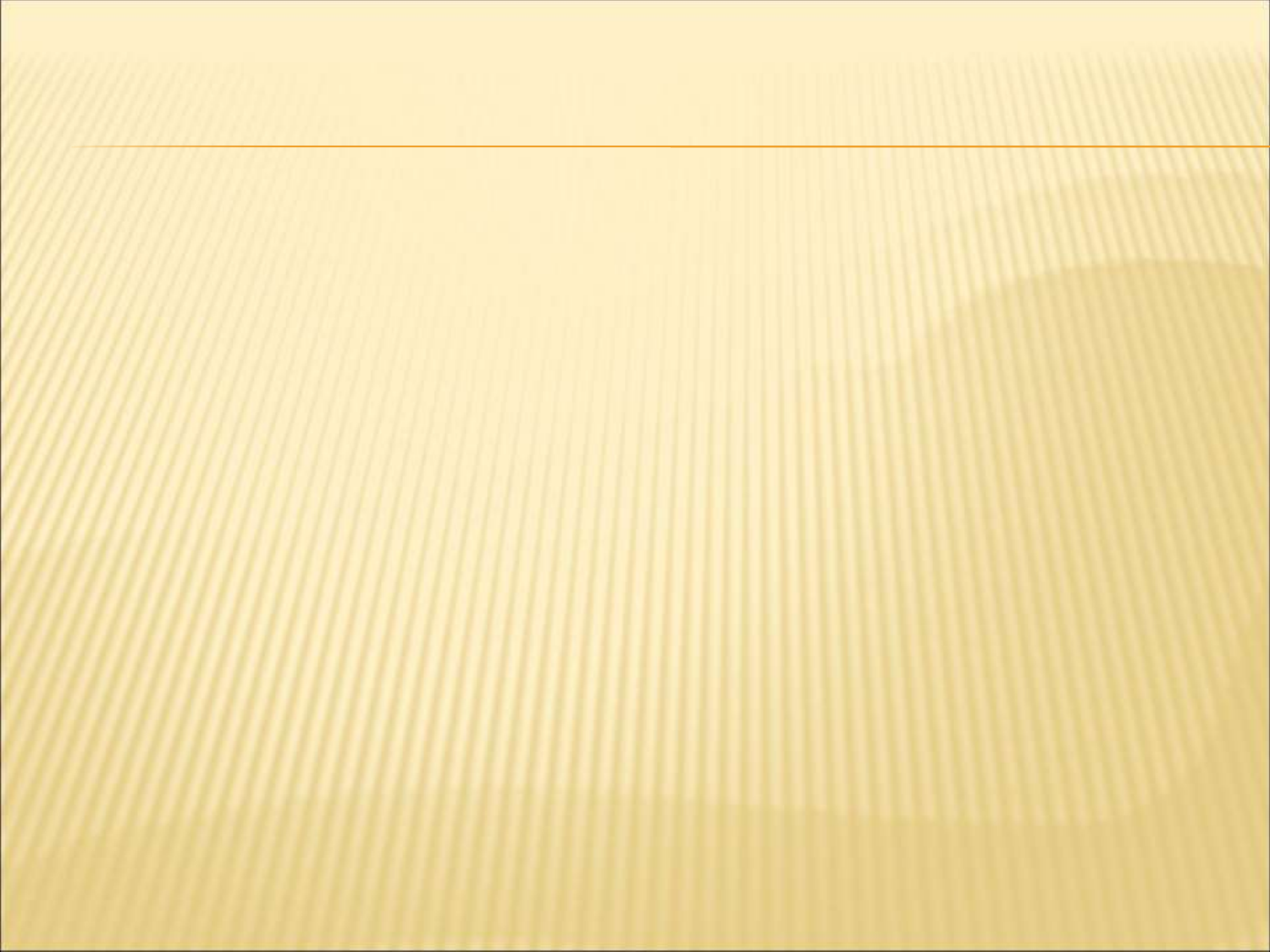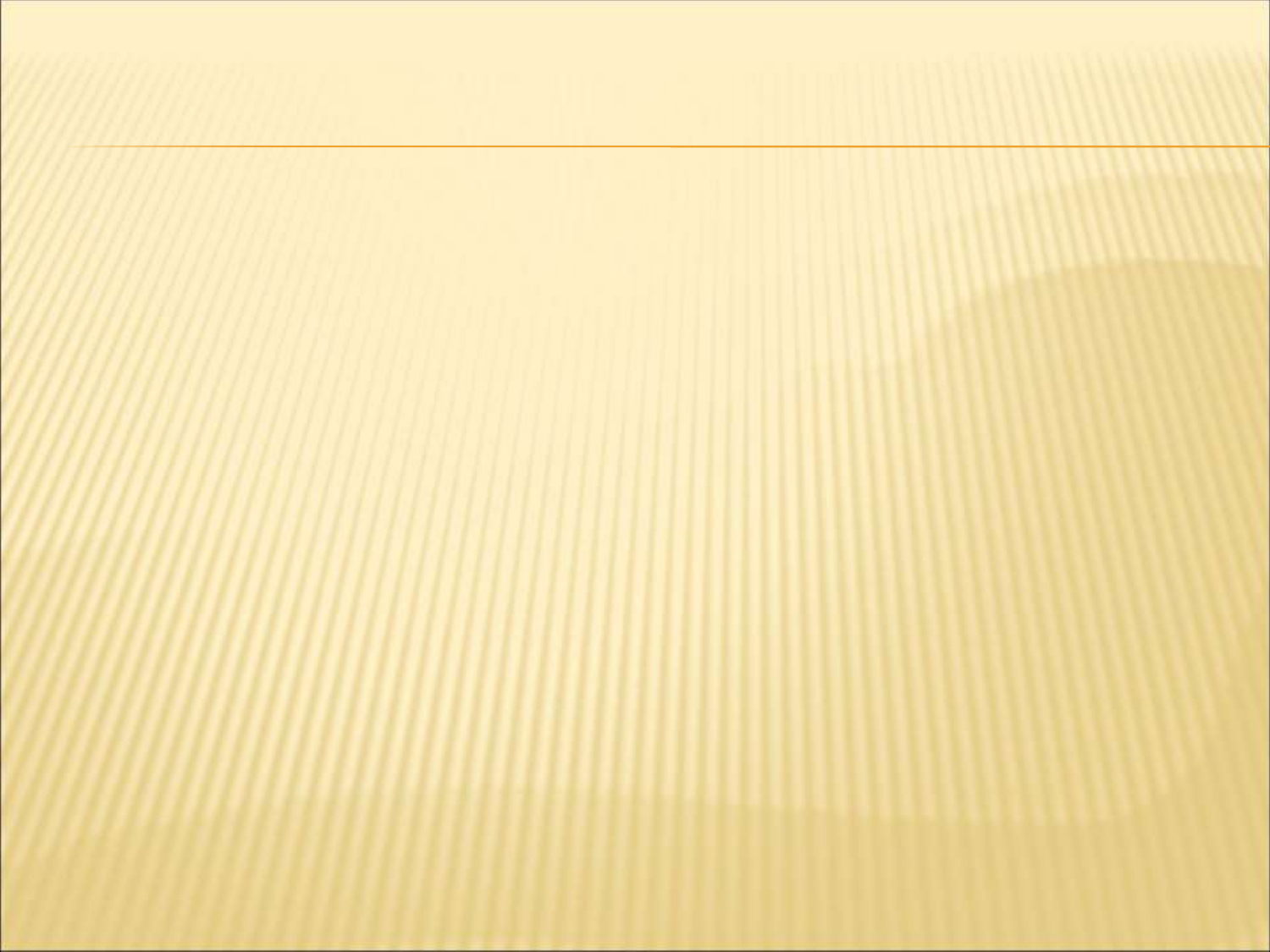